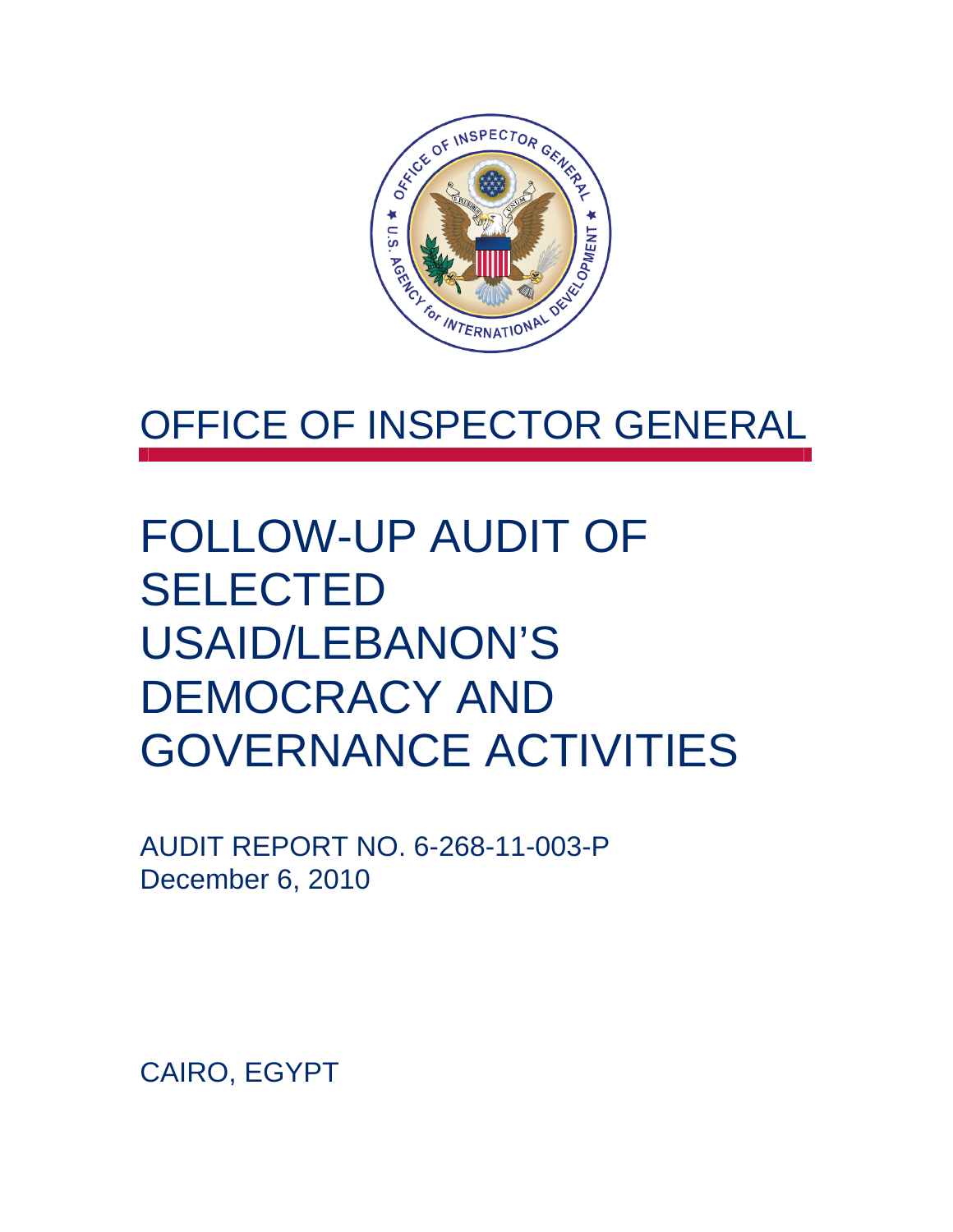

#### *Office of Inspector General*

December 6, 2010

#### **MEMORANDUM**

- **TO:** USAID/Lebanon Mission Director, Dr. Jim Barnhart
- **FROM:** Regional Inspector General/Cairo, Jacqueline Bell /s/
- **SUBJECT:** Follow-up Audit of Selected USAID/Lebanon's Democracy and Governance Activities (Audit Report No. 6-268-11-003-P)

This memorandum transmits our final report on the subject audit. In finalizing the report, we carefully considered your comments on the draft report and have included your responses in their entirety in appendix II (attachments excluded).

The report includes 10 recommendations for corrective action. On the basis of USAID/Lebanon's supporting documentation and planned action, we consider that final action has been taken on eight recommendations, a management decision has been made on one recommendation, and no management decision has been reached on the remaining recommendation. RIG/Cairo considers that final action has been taken recommendations 1, 2, 3, 4, 5, 6, 7, and 9. In addition, we consider that a management decision has been reached on recommendation 10 and that a management decision has not been reached on recommendation 8.

Please provide the Audit Performance and Compliance Division in the USAID Office of the Chief Financial Officer (M/CFO/APC) with the necessary documentation to achieve final action for recommendations 8 and 10. A management decision will be recorded for recommendation 8 after USAID/Lebanon has developed a plan of action with a target date for implementing the recommendation.

Thank you for the cooperation and courtesy extended to the audit team during this audit.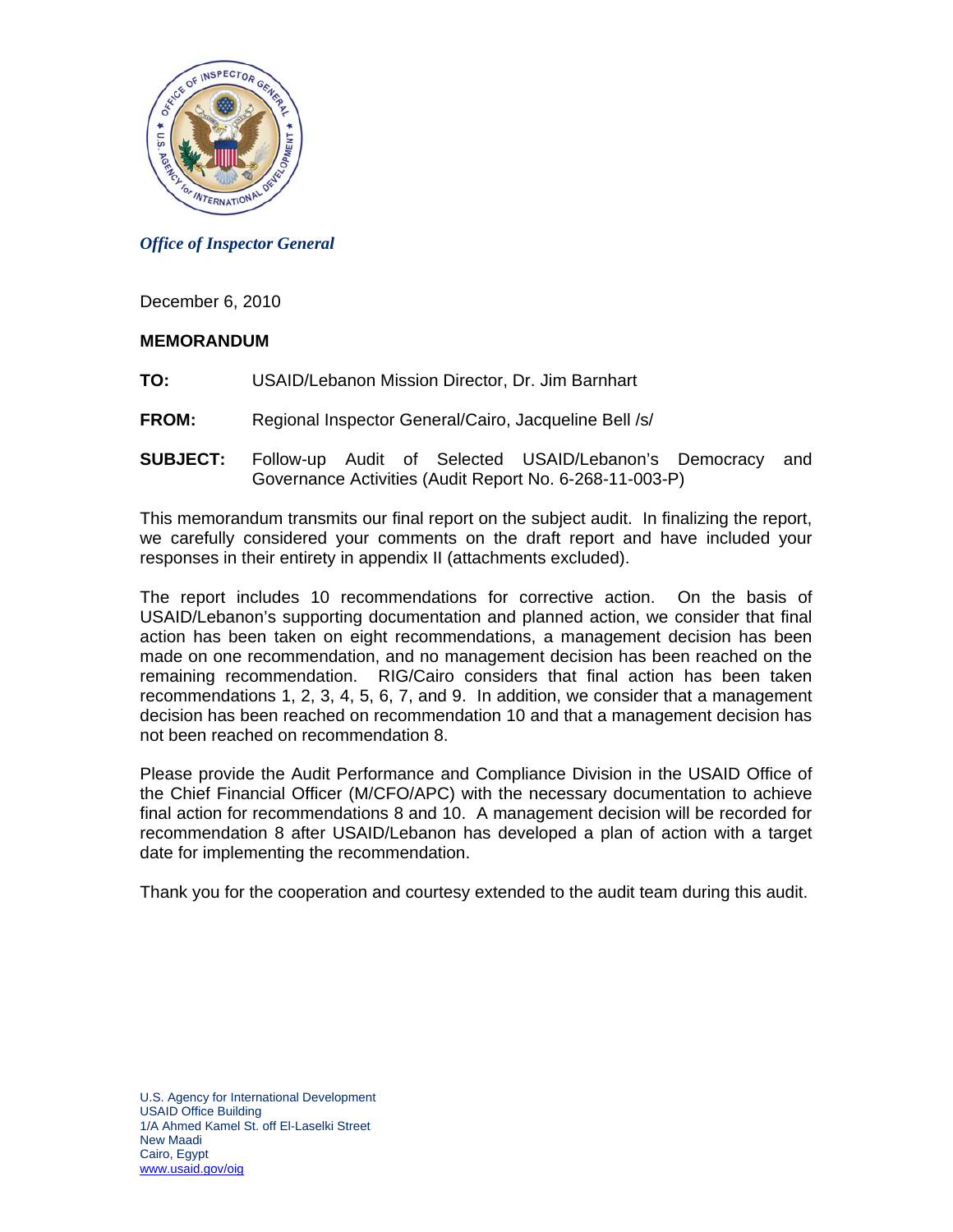# **CONTENTS**

| USAID/Lebanon Has Taken Actions to                                                  |
|-------------------------------------------------------------------------------------|
| <b>USAID/Lebanon Should Ensure That</b>                                             |
|                                                                                     |
| <b>USAID/Lebanon Should Strengthen</b>                                              |
| <b>USAID/Lebanon Should Ensure That</b><br>Intellectual Property Rights Clauses Are |
| <b>USAID/Lebanon Should Systematically Review</b>                                   |
| <b>USAID/Lebanon Should Ensure That</b>                                             |
| <b>USAID/Lebanon Should Conduct Property</b>                                        |
|                                                                                     |
|                                                                                     |
|                                                                                     |
|                                                                                     |
| Appendix VI - Software Systems Developed Under the                                  |
| Assistance to Sustain Local Democratic Practices in Lebanon Program 26              |
| Appendix V - Government of Lebanon Divisions                                        |
|                                                                                     |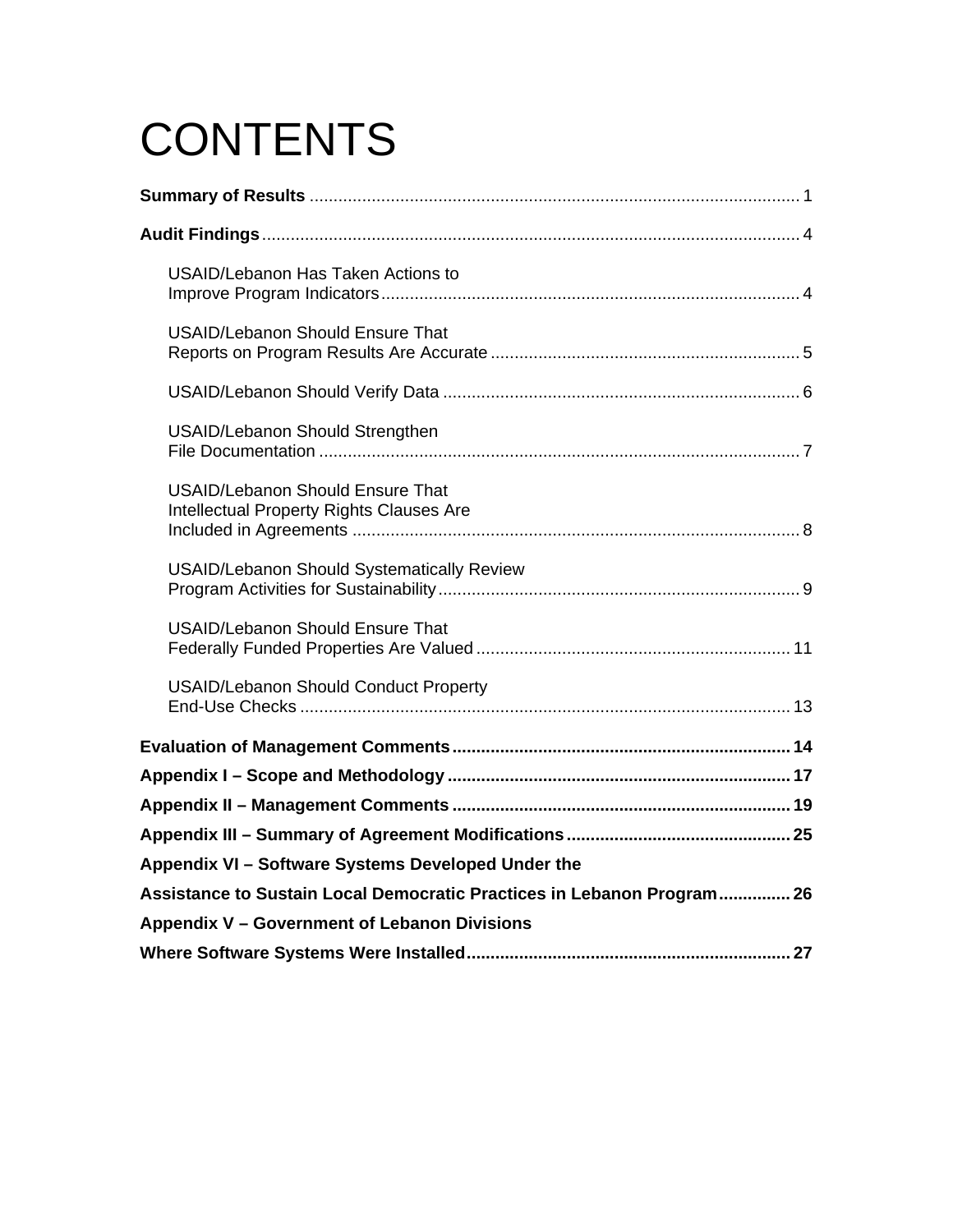# SUMMARY OF RESULTS

three critical prerequisites to strengthening foundations of governance in Lebanon. As part of USAID/Lebanon's strategic vision for democracy and good governance, the mission identified a need to improve municipal governance, expand the role of civil society advocacy, and increase the responsiveness of Parliament. These actions are Unless the capacities of local government are ensured, many other development projects will fail to achieve their intended results. To help achieve these strategic visions, USAID/Lebanon awarded a 3-year, \$17.7 million cooperative agreement entitled Strengthening Foundations for Governance (No. 268-A-00-04-00232-00) to the State University of New York (SUNY). This agreement provided assistance to sustain local democratic practices in Lebanon beginning November 30, 2004, and ending November 29, 2007. USAID/Lebanon modified the cooperative agreement, extending it to November 30, 2011, and increasing funding to \$28.7 million.

As of July 2010, USAID/Lebanon's portfolio of programs consisted of education, economic growth, democracy and governance, and reconstruction and wastewater projects valued at \$202 million. The mission's democracy and governance portfolio is about 28 percent of the total programs, valued at \$56 million. SUNY implemented the Assistance to Sustain Local Democratic Practices in Lebanon Program, valued at \$28.7 million, or 51 percent of the democracy and governance portfolio. As of June 30, 2010, USAID had obligated \$26.5 million and expended \$23.9 million for the SUNY program. Shortly before the audit began, USAID/Lebanon discontinued the program because officials did not believe that the program was in the best interest of the U.S. Government. USAID/Lebanon officials stated that the inability of the mission and SUNY to extend a memorandum of understanding between SUNY and Government of Lebanon's Ministry of Interior and Municipalities contributed to the decision to modify the agreement.

The Regional Inspector General/Cairo (RIG/Cairo) conducted this followup audit to the Audit of USAID/Lebanon Democracy and Governance Activities conducted during fiscal year (FY) 2008. The FY 2008 audit was a worldwide audit that included a democracy and governance program implemented by SUNY and America–Mideast Educational and Training Services (AMIDEAST). Since the SUNY program accounted for 51 percent of USAID/Lebanon's total democracy and governance portfolio, the follow-up audit focused on SUNY activities and conducted limited procedures on the AMIDEAST program. The audit was designed to answer the following questions:

• Did USAID/Lebanon implement the recommendations from Audit Report No. 6-268-09-002-P, dated November 9, 2008, and were the actions taken effective?

In a 2008 RIG/Cairo audit report (Audit No. 6-268-09-002-P, dated November 9, 2008), auditors recommended that USAID/Lebanon:

 Update its performance management plan to clarify definitions for its democracy and governance indicators to be objective in accordance with Automated Directives System (ADS)  $203.3.4.2(b).$ <sup>1</sup>

 $\overline{1}$  "objective." The current ADS version defines the term "objective" in Chapter 203.3.4.2(a), Objective. 1 The previous audit recommendation referred to ADS 203.3.4.2(b), which defined the term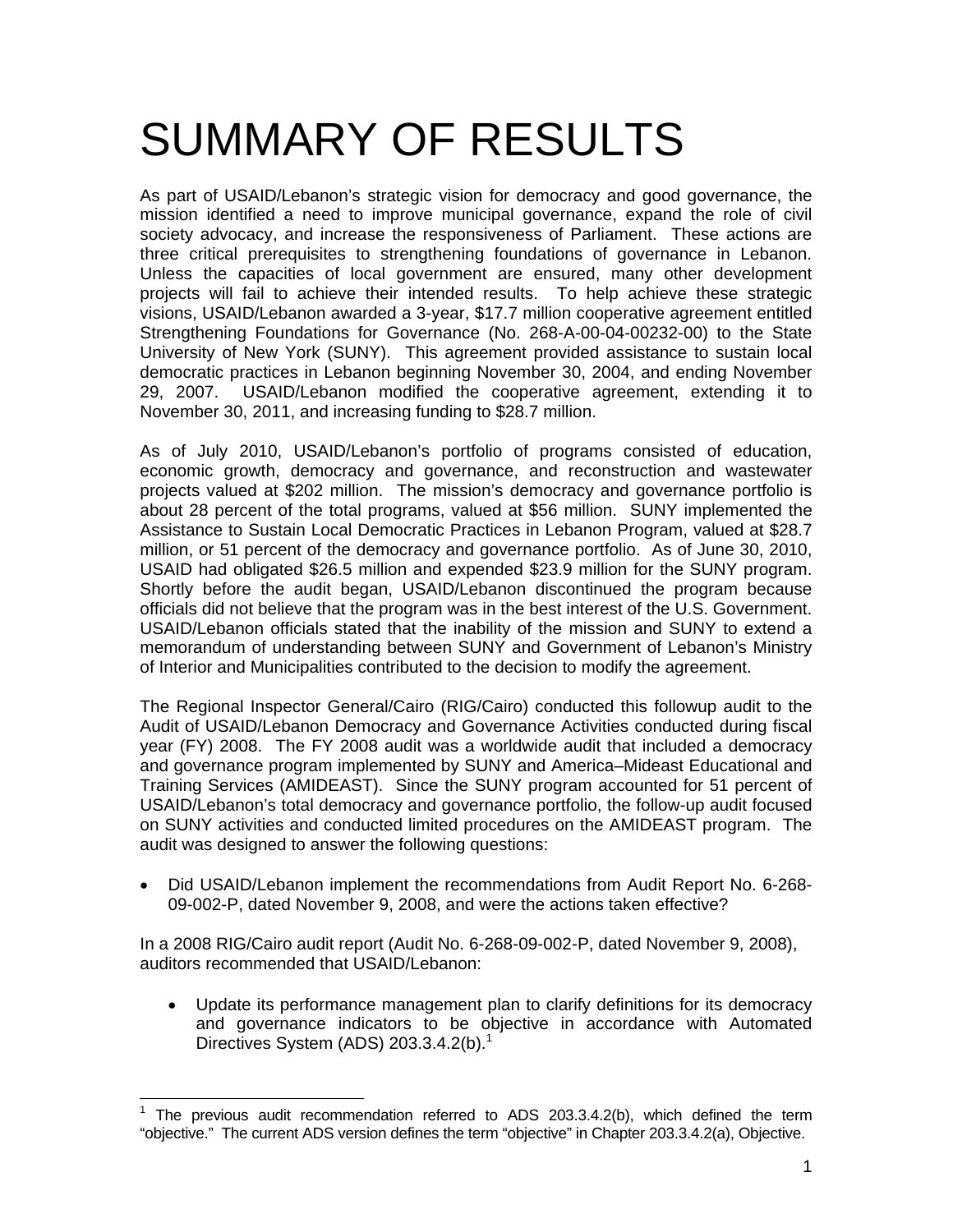- Institute procedures to perform data quality assessments as required by ADS 203.3.5.2.
- Develop a schedule to periodically sample and review its implementing partners' data for completeness, accuracy, and consistency.

director instructed mission staff to conduct quarterly site visits to verify reported data. USAID/Lebanon took some corrective actions to improve its management oversight over the clarification of its program indicator definition, data quality assessments, and data verification. However, for two recommendations, the mission took actions that have not been effective. For recommendation 1, USAID/Lebanon dropped the ambiguous program indicators from its performance management plan (PMP) and updated it with clearly defined indicators that focused on program sustainability (page 4). To address recommendation 2, USAID/Lebanon hired a consulting firm to conduct a data quality assessment. The assessment reported that the implementer overreported on one indicator and that the mission should clarify and document the definition of its program indicators, standardize reporting procedures, and implement consistent indicators for its implementing partners. However, the mission did not discuss the recommendations with SUNY until April 2010. Accordingly, SUNY did not make appropriate and timely changes to indicators reported in the FY 2009 PMP (page 5). For recommendation 3, the mission Mission staff documented site visits and retained documentation of information collected but did not document the results of data verification of program activities (page 6).

Moreover, the followup audit identified additional management oversight issues that USAID/Lebanon should address: strengthening the mission's file documentation (page 7), ensuring that intellectual property rights clauses are included in its agreement (page 8), systematically reviewing program activities for sustainability (page 9), ensuring that federally funded properties are valued (page 11), and conducting end-use checks for property purchased using USAID funds (page 13).

USAID/Lebanon can strengthen its management controls and oversight by:

- Developing a plan to document mission communication to its implementers about actions needed to address audit, assessment, and review recommendations (page 7).
- Developing procedures with the agreement officer's technical representative at the beginning of each program activity to establish methodologies and sampling techniques to conduct appropriate data verification of information provided by the implementing partners in accordance with the terms and conditions of the program activity (page 7).
- Creating a centralized program filing system that includes the first or original agreement, subsequent agreements and modifications, and other identified agreement documents necessary for management review (page 8).
- Developing a plan to ensure that agreements are modified to include relevant provisions, such as the intellectual property rights clause, as appropriate over the life of the award (page 9).
- Developing a plan to document the review of program activities and communicate potential sustainability or vulnerability problems to the agreement officers expeditiously (page 11).
- Documenting procedures to develop, maintain, and communicate explicit system requirements, protocols, and procedures to maintain information technology in an appropriate activity approval document and in the subsequent solicitations and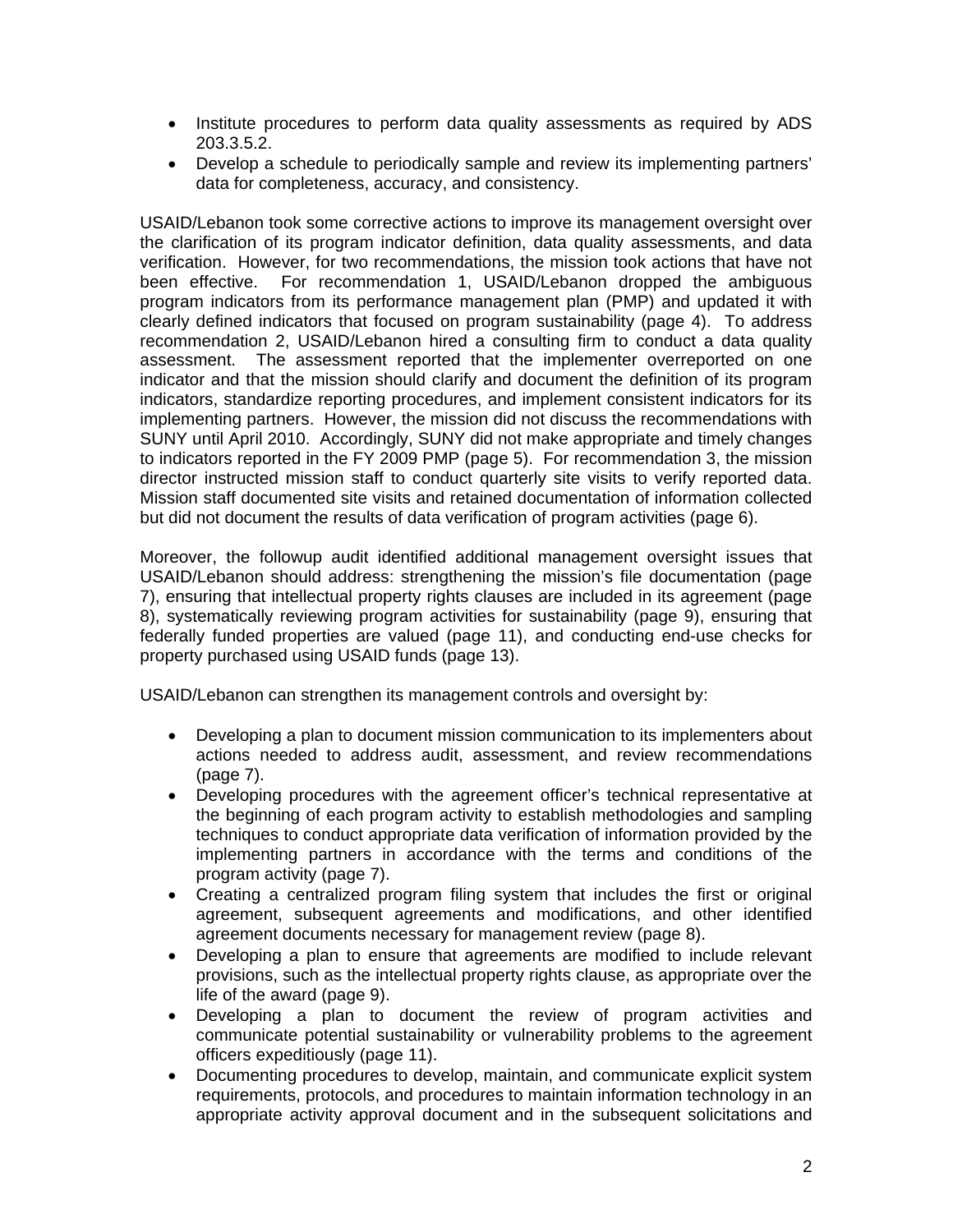awards (page 11).

- Coordinating with the agreement officer to develop a plan to ensure that programs with information technology components are capitalized during the development phase of the asset (page 12).
- Conducting an audit of locally incurred costs for software programs developed under the Assistance to Sustain Local Democratic Practices in Lebanon program to determine finite values for the programs (page 12).
- Developing a schedule for the implementer to submit a complete list of USAIDfunded equipment with a program description and assigned values to the mission (page 13).
- Developing a procedure as part of its routine site visits to perform end-use checks and retain documentation of the equipment reviewed (page 13).

The audit's scope and methodology are described in appendix I.

USAID/Lebanon generally agreed with the 10 audit recommendations. In preparing the final report, RIG/Cairo carefully considered management comments and supporting documents provided. On the basis of USAID/Lebanon's supporting documentation and planned action, RIG/Cairo considers that final action has been taken on eight recommendations, a management decision has been made on one recommendation, and no management decision has been reached on the remaining recommendation. RIG/Cairo considers that final action has been taken on recommendations 1, 2, 3, 4, 5, 6, 7, and 9. In addition, a management decision has been reached on recommendation 10 but a management decision has not been reached on recommendation 8 because mission officials believe valuing assets developed by the implementer would not be beneficial for the Government of Lebanon.

Management's comments are included in their entirety in appendix II (attachments excluded).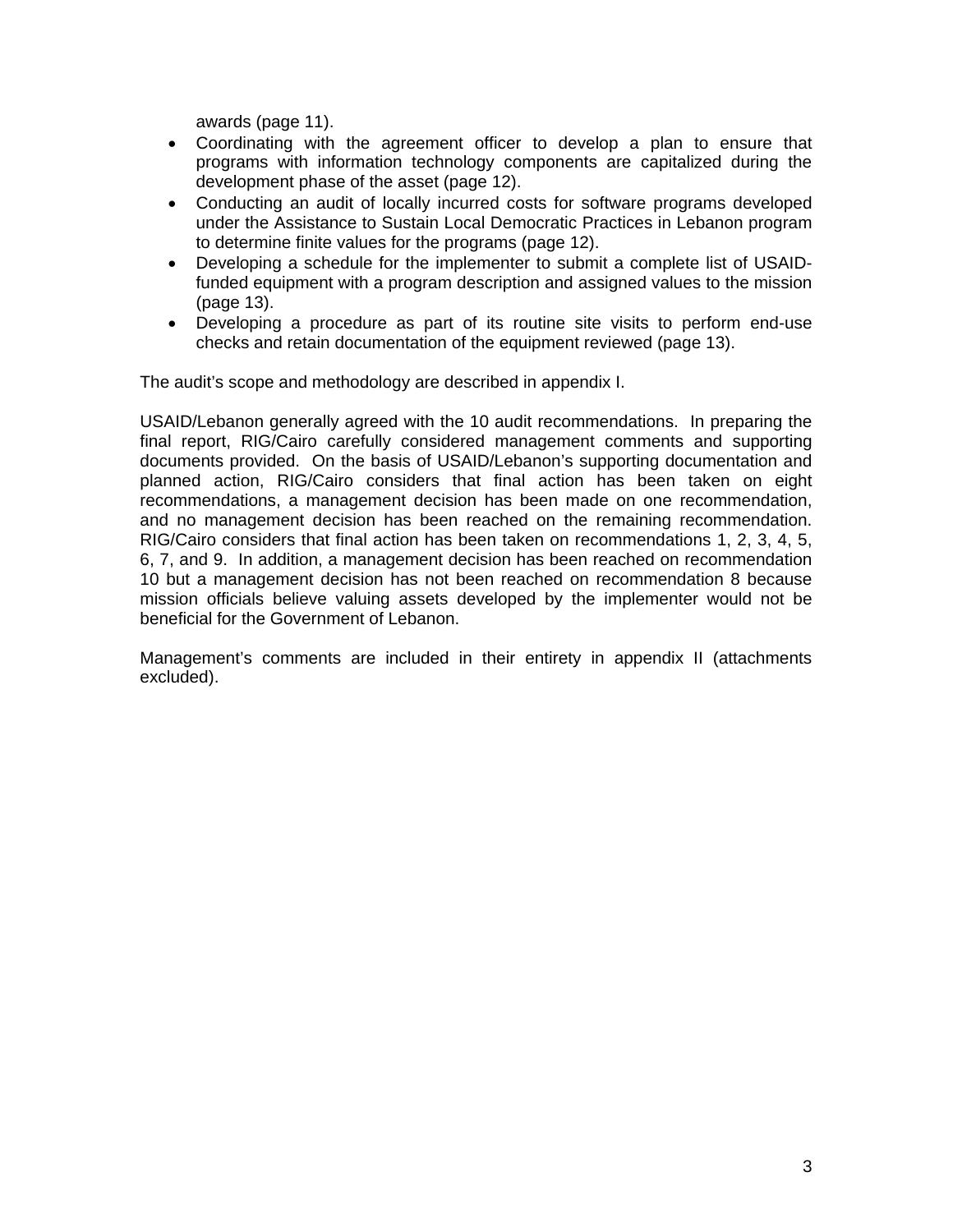# AUDIT FINDINGS

#### **Did USAID/Lebanon implement the recommendations from Audit Report No. 6-268-09-002-P dated November 9, 2008, and were the actions taken effective?**

In a 2008 Regional Inspector General/Cairo (RIG/Cairo) audit report (Audit No. 6-268- 09-002-P, dated November 9, 2008), auditors recommended that USAID/Lebanon:

- Update its performance management plan to clarify definitions for its democracy and governance indicators to be objective in accordance with Automated Directives System (ADS) 203.3.4.2(b).
- Institute procedures to perform data quality assessments as required by ADS 203.3.5.2.
- Develop a schedule to periodically sample and review its implementing partners' data for completeness, accuracy, and consistency.

In response to the 2008 RIG/Cairo report recommendations, USAID/Lebanon took corrective actions to improve its management oversight over the clarification of its program indicator definitions, data quality assessments, and data verification designed to measure results of some of its activities within its Assistance to Sustain Local Democratic Practices in Lebanon program implemented by the State University of New York (SUNY). Although the mission has taken corrective action to revise some of its democracy and governance indicators, USAID/Lebanon will need to ensure that the data verification of these indicators is conducted on a timely and consistent basis. Specifically, the mission hired the consulting firm Management Systems International (MSI) to develop the mission's performance management plan (PMP) with clearly defined indicators. The mission also hired MSI to conduct a data quality assessment of its performance plan and report (PPR) for three indicators for the Assistance to Sustain Local Democratic Practices in Lebanon program that SUNY had implemented since 2004.

**USAID/Lebanon Has Taken Actions to Improve Program Indicators —** ADS 203.3.4.2, *Characteristics of Good Performance Indicators*, defines the characteristics of good performance indicators as objective, practical, useful for management, direct, attributable to USAID/U.S. Government efforts, timely, and adequate.

Although RIG/Cairo recommended that USAID/Lebanon update its PMP to clarify definitions for its democracy and governance indicators in its fiscal year (FY) 2008 PMP report on results, the mission revised its PMP and dropped all of the SUNY performance indicators for the municipality program. In addition, in November 2008 the mission shifted the program focus to sustainability.

 For FY 2009, the mission reported on two new indicators for the municipality program:  *management practices* and *Number of technical requests from municipalities resolved Number of sub-national government entities demonstrating improved financial by the Ministry of Interior and Municipalities*. In the revised PMP that USAID/Lebanon approved in February 2010, the mission clarified the definitions of the two new indicators to eliminate some of the ambiguity that existed with the FY 2006 and 2007 indicators.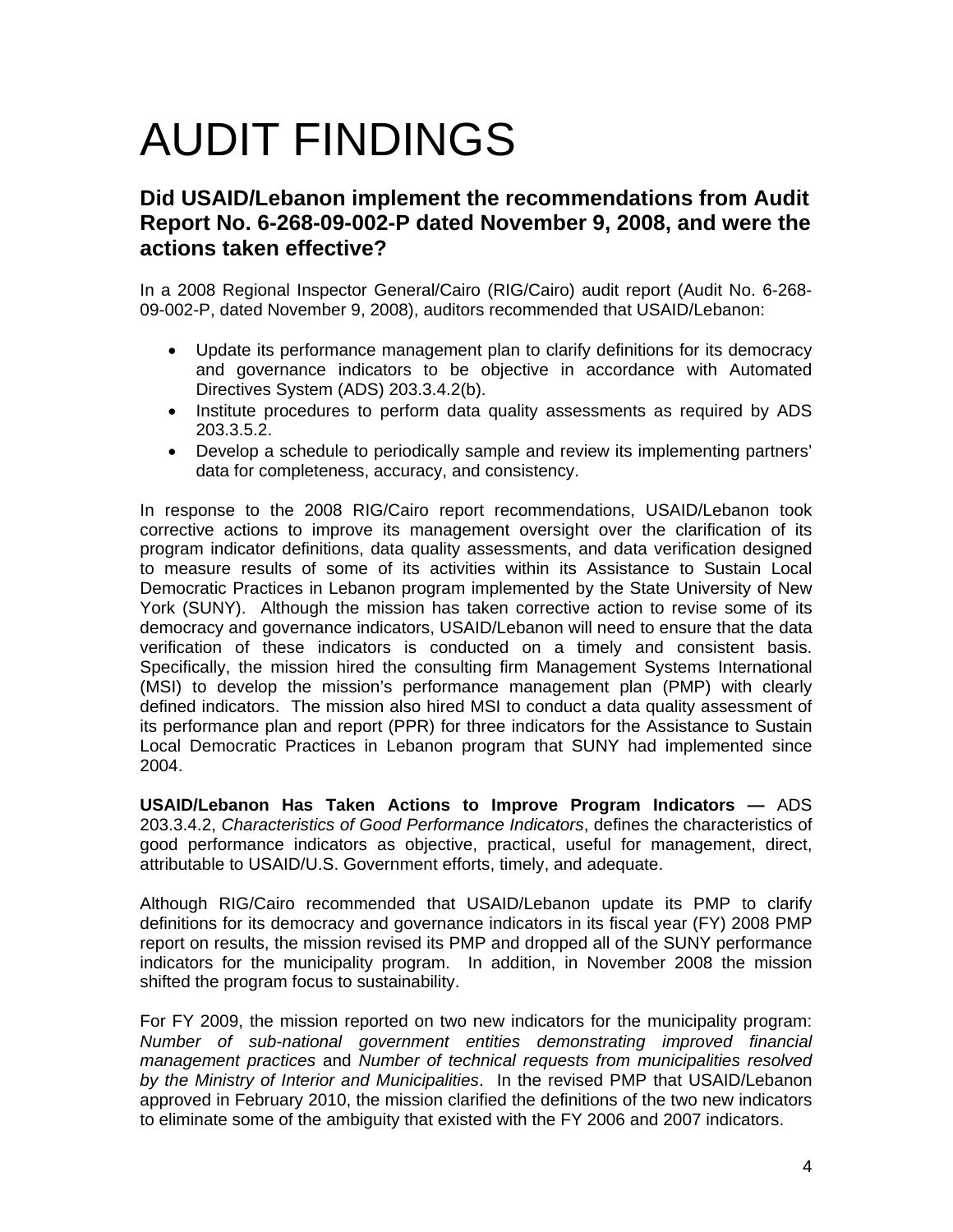and SUNY designed the indicator to measure the sustainability of the program-Although USAID/Lebanon clarified the indicators for the SUNY democracy and governance program in FY 2009, the implementer achieved only 41 percent of its target, or 62 of 150 of technical requests for the indicator *Number of technical requests from municipalities resolved by the Ministry of Interior and Municipalities.* USAID/Lebanon specifically, to measure the ability of the Ministry of Interior and Municipalities (MOIM) to respond to issues and enable local governments to function more effectively.

 the new PMP is simpler. On the basis of a new PMP developed as a collaborative effort among USAID/Lebanon, its consultant MSI, and SUNY, the mission revised and updated specific democracy and governance program indicators. Moreover, the group discussed data sources and collection methods for the new or revised program indicators. According to mission staff,

appropriate, cost-effective internal controls over management that produce results. **USAID/Lebanon Should Ensure That Reports on Program Results Are Accurate —**  USAID provides guidance in several ADS chapters for management control activities over documentation and data verification. ADS 596, *Management's Responsibility for Internal Control*, states that USAID managers and staff must develop and implement Control activities must be effective and efficient in accomplishing the Agency's control objectives and must include appropriate documentation of transactions and internal control. ADS 203.3.5.3, *Conducting Data Quality Assessments*, states that findings from the data quality assessment should be documented in a memo to the file. ADS 203.3.5.2, *Purpose of Data Quality Assessments*, requires that data reported to Washington in accordance with the Government Performance and Results Act should have had a data quality assessment at some time within the 3 years before submission.

 *for citizens to engage their sub-national government.* However*,* USAID/Lebanon  dropped these two indicators from the mission's 2009 PPR. MSI also recommended In a January 2009 data quality assessment report to USAID/Lebanon, MSI reported that SUNY had overreported on one indicator, *Number of individuals who received U.S. Government-assisted training including management skills and fiscal management to strengthen local government and/or decentralization*, by 30 percent. According to MSI, SUNY reported training 1,168 municipality staff rather than 816 staff for FY 2008. In addition, MSI reported on the two remaining indicators: *Number of sub-national governments receiving U.S. Government assistance to increase their annual own-source revenue* and *Number of local mechanisms supported with U.S. Government assistance*  that USAID/Lebanon clarify and document the definition of its program indicators, standardize reporting procedures, and implement consistent indicators for its implementing partners.

decentralization in data that the mission reported in its FY 2009 PPR in December 2009. Although mission officials accepted the data quality assessment results in March 2009, they did not communicate the results of the assessment to SUNY before the reporting period ended in September 2009. In fact, the mission did not communicate the assessment results until about a year later, in April 2010. As a result, SUNY did not make appropriate changes in how the program quantified and reported on its indicator *Number of individuals who received U.S. Government-assisted training including management skills and fiscal management to strengthen local government and/or*  Thus, USAID/Lebanon reported inaccurate data because of overreporting that included trainees who attended multiple training sessions. SUNY overreported the number of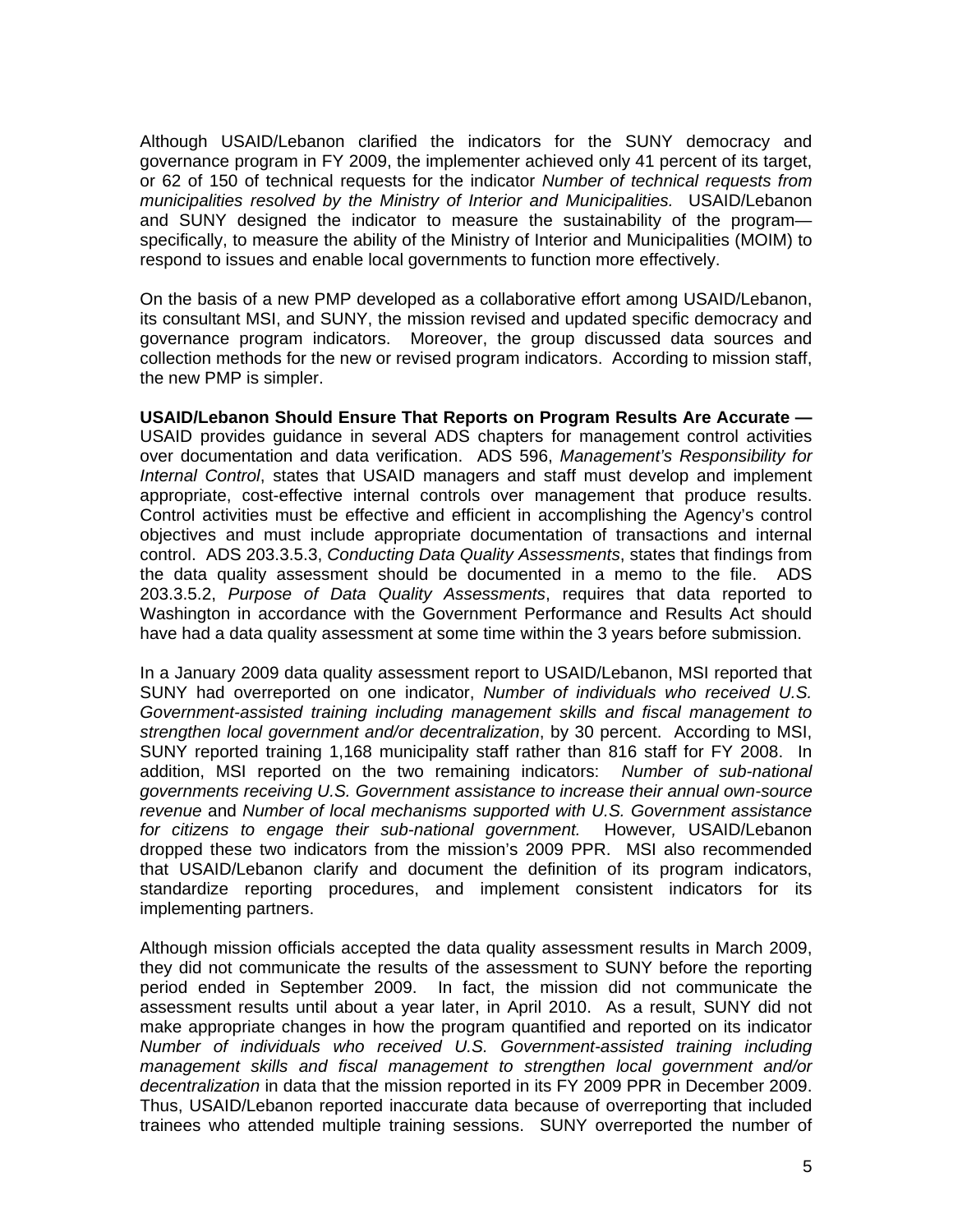trainees who received training in management skills and fiscal management by 44 percent, reporting that 1,088 municipality staff were trained when only 758 staff had been trained in multiple sessions

The mission placed less management oversight on ensuring that reports on program results were accurate. From FY 2008 to FY 2010, the agreement officer's technical representative (AOTR) changed four different times. The current AOTR stated that the primary focus was on the sustainability issues for the program. In April 2010, the mission's democracy and governance team requested that the alternate AOTR meet with the implementer to discuss the data quality assessment, and ultimately SUNY agreed to adjust the training figures on the basis of corrections identified in the data quality assessment.

documented training using sign-in sheets for workshops and classroom activities only. **USAID/Lebanon Should Verify Data —** SUNY has not maintained accurate supporting documentation for data that USAID/Lebanon has reported since 2008. Although the implementer reported training 1,168 Lebanese municipality staff from December 2007 through November 2008 and 1,088 municipality staff in the FY 2009 Performance Plan and Report for the indicator *Number of individuals who received U.S. Governmentassisted training, including management skills and fiscal management, to strengthen local government and/or decentralization*, the implementer stated that its staff According to one mission staff person, the implementer stated that its staff also conducted numerous ad hoc one-on-one mini training sessions with municipality staff on technical support issues that sometimes lasted 10 minutes at most. Although SUNY staff maintained brief descriptions of the one-on-one trainings in their database, the implementer did not require its staff or the trainees to sign in or certify the dates and times when these sessions occurred. Although the mission reported this training information in its FY 2009 PPR, USAID/Lebanon did not resolve the discrepancy regarding the number of trainees with the implementer until April 2010, after the reporting period.

In response to recommendations from the 2008 RIG/Cairo audit report to develop a schedule to periodically sample and review implementers' data for completeness, accuracy, and consistency, in October 2008 the USAID/Lebanon mission director issued a memo to staff regarding the need to verify data during quarterly site visits before the audit was published in November 2008. Consequently, mission staff documented 10 site visits and collected a few documents as support for data verification for SUNY during FY 2009. However, the AOTRs did not adequately document results of the data verification in the reports, document dates of verification, document a sampling methodology, or document the results of the data verification to identify anomalies. Although the AOTRs documented site visits of the implementer's activities, the current AOTR for SUNY activities stated that the agency training did not provide sufficient guidance on sampling methodologies for data verification.

that a mission is aware of the integrity of the data reported by its implementers. Accurate mission data are critical to ensure that USAID missions document and publish data that will be useful to stakeholders and decisionmakers. Timely communication about necessary changes in data collection and verification is of paramount importance to ensure that reported data are complete and accurate. Management controls include actions such as a data quality assessment and documentation review to ensure, in part, Because performance influences management decisions, data verification must be accurate and timely and documentation must be complete. Sampling methodologies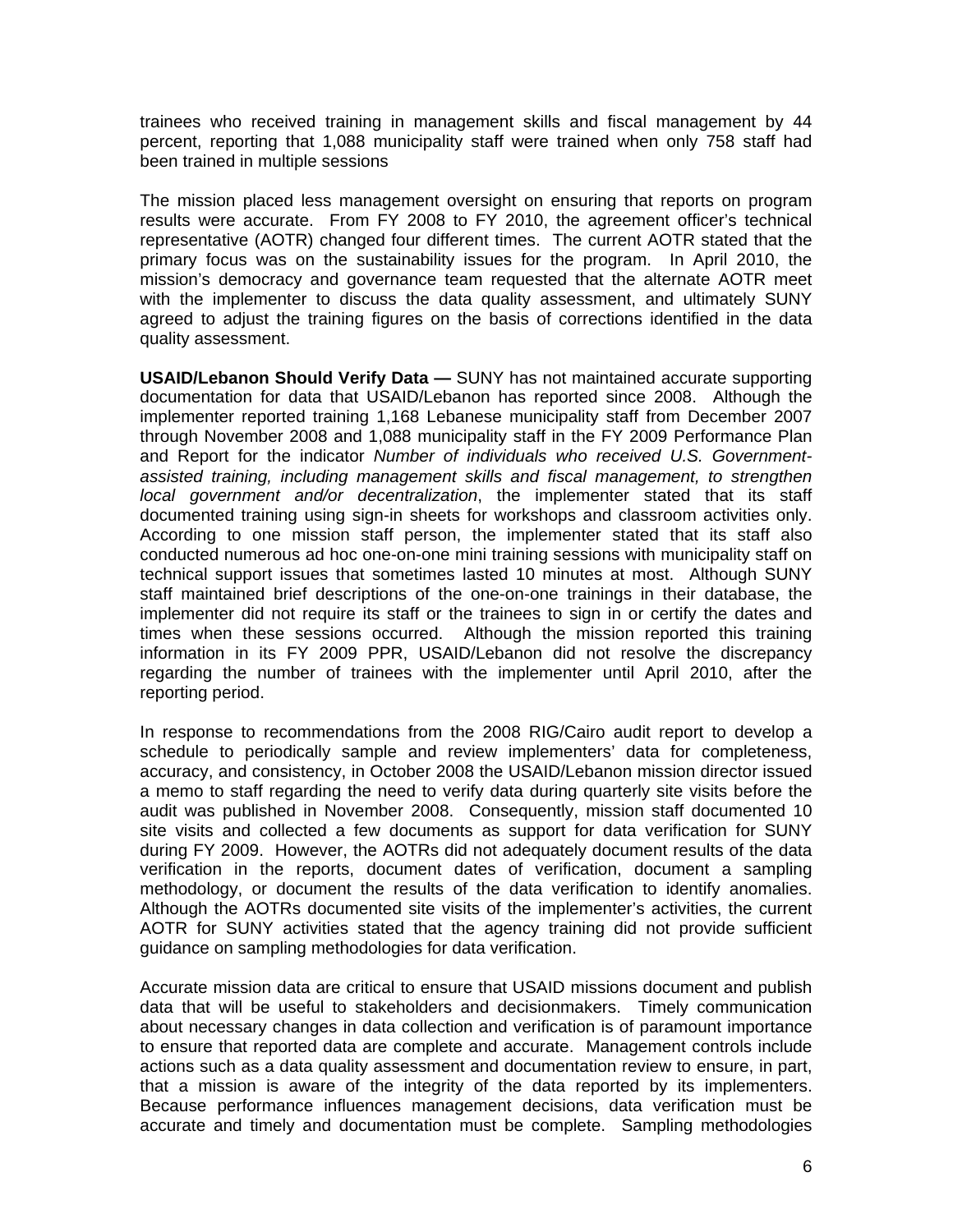used for data verification are not necessarily complex. Some sampling methodologies can be as simple as identifying equipment and goods purchased with USAID funds of a high dollar value and comparing the inventory with receipt records to verify cost, existence, and use. Consequently, this audit makes the following recommendations:

*Recommendation 1. We recommend that USAID/Lebanon develop and implement a plan to communicate results of recommendations from audits, assessments, and reviews to its implementers in a timely manner.* 

*Recommendation 2. We recommend that USAID/Lebanon develop and implement procedures with the agreement officer's technical representative at the beginning of each program activity to establish methodologies and sampling techniques to conduct appropriate data verification of information provided by the implementing partners in accordance with the terms and conditions of the program activity.* 

#### **USAID/Lebanon Should Strengthen File Documentation**

The *Agreement Officer Technical Representative (AOTR) Designation Cooperative Agreement Administration* letter states that AOTRs' files are the primary tools for conducting and accomplishing AOTRs' duties and responsibilities and for documenting staff actions. Moreover, the letter lists the documents that should be included in the AOTR files, including correspondence between the AOTR and the implementer, copies of financial documents, and actions taken by the AOTR. In addition, *Procurement Executive Bulletin (PEB 2005-06) File Standardization Pilot* includes a checklist of various documents that USAID/Washington contracting officers should include in assistance files. The checklist also includes references to specific laws, regulations, and guidance applicable to each document type. Although the bulletin refers to USAID/Washington contracting officers, the checklist is an example of a good business practice for managing and maintaining implementer files for program review.

From FY 2008 to FY 2010, USAID/Lebanon assigned four different AOTRs oversight responsibilities for the cooperative agreement, but agreement files were not transferred to each responsible staff person adequately or staff did not have access to each other's SUNY program files. Although some of the AOTRs placed agreement files on the mission's electronic shared drive, different sets of personal AOTR agreement files existed for each staff person who had been an AOTR for the agreement. In addition, AOTR staff maintained hard copy files that were missing required financial information, such as the basis for historical accruals estimates. Moreover, the AOTRs kept some files in separate locations, rather than transferring the files to a successor AOTR in a timely manner. According to the current AOTR, when trying to review earlier SUNY agreement files at the request for the follow-up audit, an AOTR was not able to access one of the prior AOTR's files because of the mission's secured electronic access restrictions. Later, during May 2010, the AOTR stated that the mission granted access to personal staff files that staff said were related to the SUNY program.

In a second case concerning the mission's agreement files for democracy and governance implementer AMIDEAST, the incumbent AOTR kept both paper and electronic files. Although the AOTR kept numerous files, they did not include most of the files from the prior AOTR, which included all correspondence from the start of the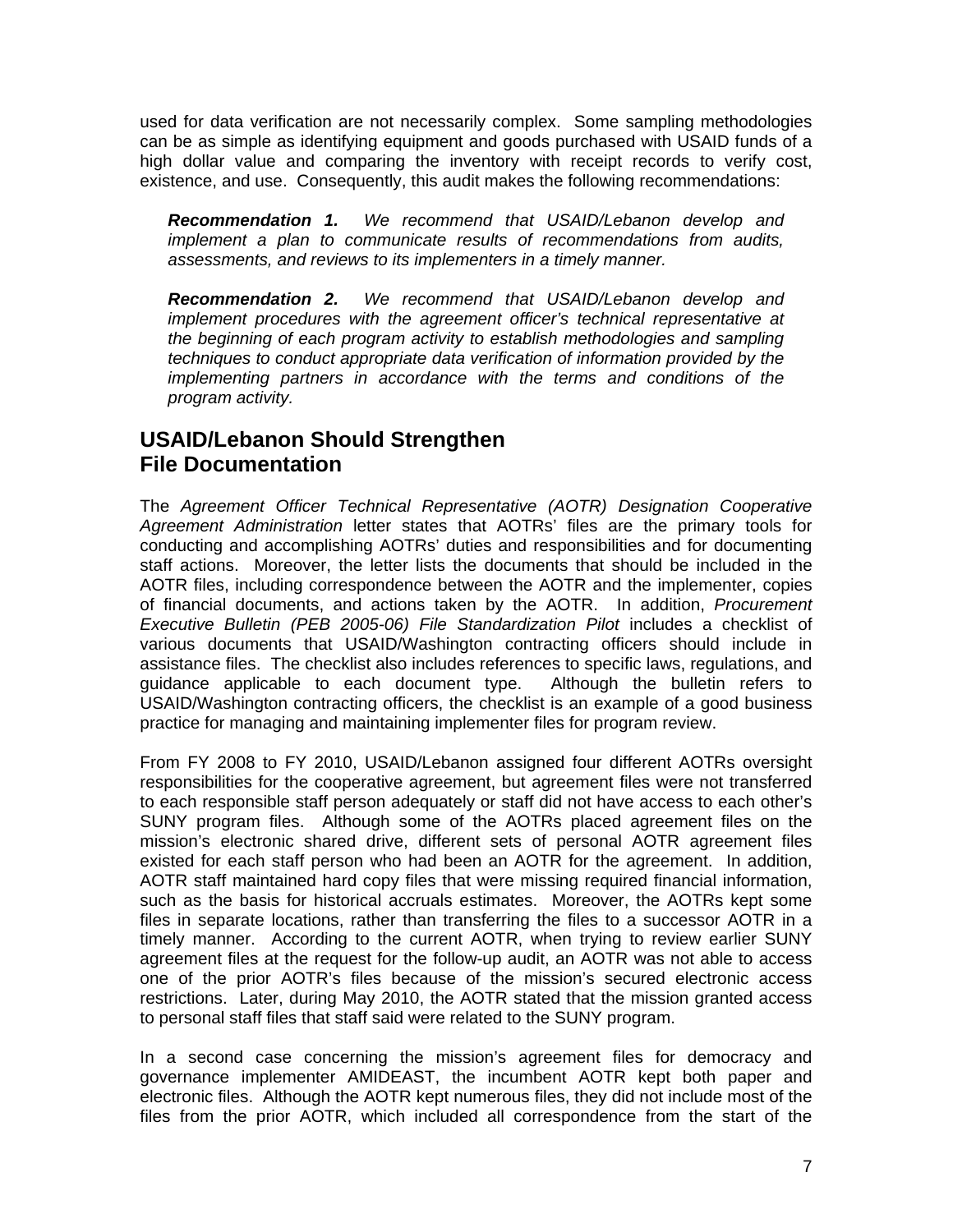program in March 2001 until the time the current AOTR assumed duties for the agreement in May 2009. Similar to SUNY's program, the AOTR from March 2001 kept hard copy files in a personal office rather than transferring the files to the current AOTR or to a centrally accessible safeguarded file location. Furthermore, the AOTR files were not accessible in one physical location or in one location on the electronically shared drive. Consequently, USAID/Lebanon did not maintain complete AOTR files that were readily available to file users or for management review.

The mission staff noted that the primary reason for the incomplete files and inadequate file maintenance was the lack of space in their physical offices. Staff stated that when an identified file was needed, they could easily acquire it from an office or colleague.

Inadequate files impede USAID/Lebanon's ability to manage its agreements in an efficient, effective, and timely manner. USAID agreement files include historical program information that documents significant and critical decision points for a USAID program. Since USAID/Lebanon first implemented the SUNY program in 1993, historical files are an invaluable management tool for the review of program activities, management decisions, and financial data. As a prudent management control and good business practice, placing all of the agreement files in one location will facilitate management and staff review regardless of staffing reassignments. Consequently, this audit makes the following recommendation:

 *Recommendation 3. We recommend that USAID/Lebanon create a centralized program filing system that includes the first or original agreement, subsequent agreements and modifications, and other identified agreement documents necessary for management review.* 

#### **USAID/Lebanon Should Ensure That Intellectual Property Rights Clauses Are Included in Agreements**

According to ADS 318.2, *Intellectual Property Rights, Primary Responsibilities*, the Office of General Counsel (General Counsel) is the primary USAID office responsible for reviewing and providing guidance on intellectual property rights reports. Moreover, both contracting officers and agreement officers are responsible for ensuring that (1) appropriate intellectual property rights provisions and clauses are included in solicitation documents and funding agreements; (2) appropriate intellectual property rights provisions and clauses are included in grants and cooperative agreements with U.S. nongovernmental organizations; and (3) claims by offerors, applicants, or current implementers of exclusive or proprietary rights to intellectual property that has specific and frequent application in USAID activities are closely examined. As an additional management oversight, contracting officer's technical representatives (COTRs) and AOTRs ensure that the provisions and other applicable regulations are met. For intellectual property materials used overseas, the COTR and AOTR must coordinate with the Regional Legal Advisor to ensure that the beneficiary rights in intellectual property developed for a project are properly documented under local laws.

As part of USAID/Lebanon's effort to strengthen and improve municipal capacities, SUNY designed and developed 22 software programs to automate several administrative and financial functionalities at 1,684 offices within the Government of Lebanon. SUNY designed and developed 12 software programs under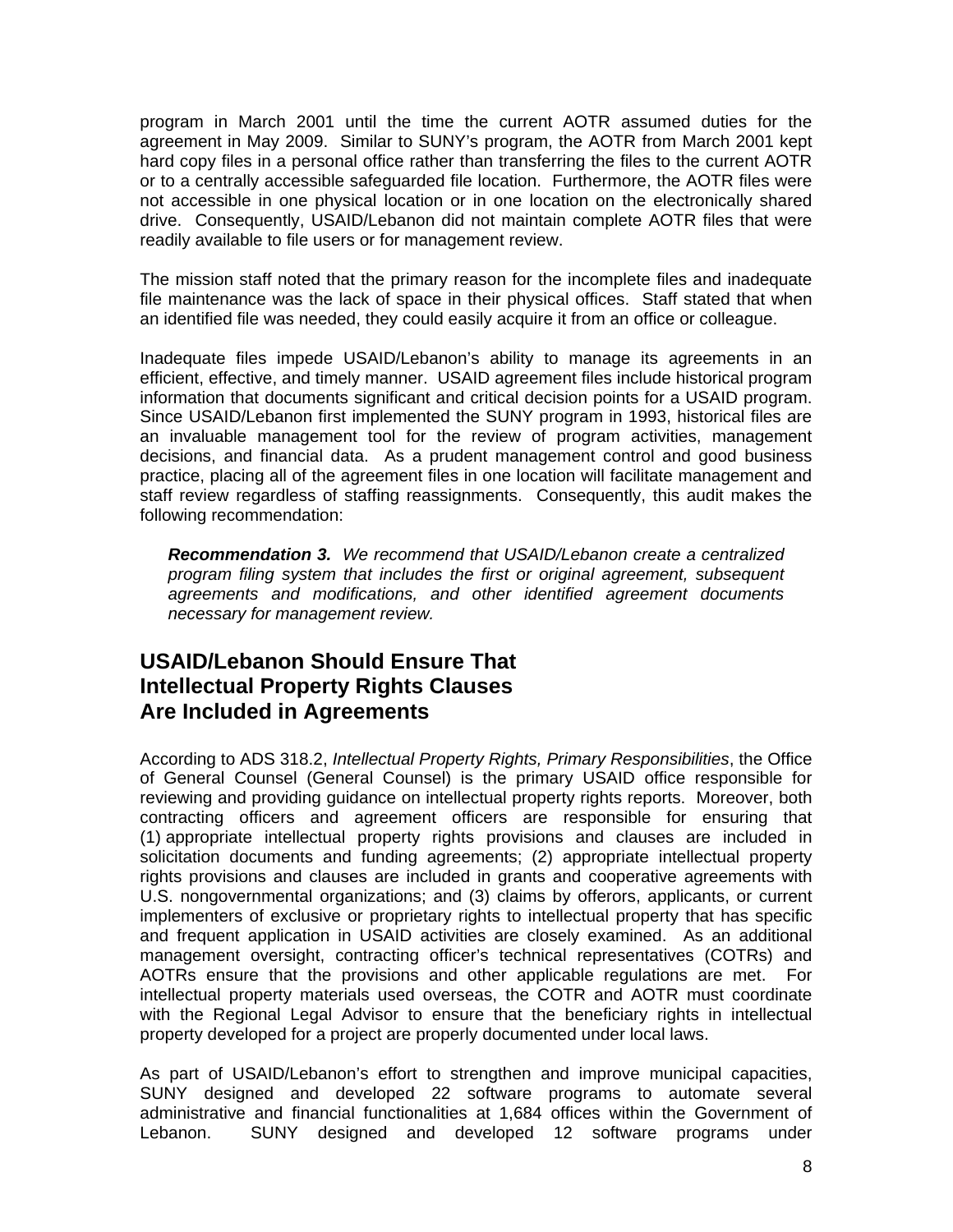USAID/Lebanon's 2004 Cooperative Agreement (No. 268-A-00-04-00232-00). However, USAID/Lebanon funded the remaining 10 software programs under different cooperative agreements prior to 2004. SUNY installed these software programs across several government offices throughout Lebanon. (Appendix IV includes a table with the software programs and estimated development dates. Appendix V contains a table with the divisions where the software programs were installed.)

SUNY developed software programs designed to provide continuing value to the Government of Lebanon's MOIM daily fiscal operations. However, in the implementer's 2004 Cooperative Agreement, USAID/Lebanon did not include relevant provisions and clauses to define the rights to the software programs for the mission, the implementer, or the Government of Lebanon. Mission officials stated that the clause was inadvertently left out of the agreement. Furthermore, USAID/Lebanon did not modify the cooperative agreement to define these software program rights in 11 modifications made from FYs 2005 to 2010. (Appendix III contains a table of the modifications and purposes.)

resources in a timely manner to provide sustained value to their beneficiaries.<br>Consequently, this audit makes the following recommendation: Performing oversight responsibilities is an invaluable service to a mission. An efficient and effective agreement officer and AOTR should routinely communicate to each other the program successes and potential problems and vulnerabilities. Moreover, the agreement officer should ensure that the provisions and other applicable regulations are included in the agreement. An AOTR, who is responsible for program activities, is a mission's direct link to implementers and should alert mission management and the agreement officer about any potential problems and vulnerabilities. Because the SUNY program activities included highly concentrated information technology components during a 6-year period, at a minimum, an agreement officer and AOTR could have reviewed USAID's and its beneficiary's rights to this high-priced commodity. Since USAID/Lebanon did not include intellectual property rights provisions and clauses in its cooperative agreement with SUNY, the Agency and the mission did not leverage

*Recommendation 4. We recommend that USAID/Lebanon's agreement officer's technical representatives, in conjunction with the agreement officer, develop and implement a written plan to ensure that agreements are modified to include relevant provisions, such as the intellectual property rights clause, as appropriate over the life of the award.* 

#### **USAID/Lebanon Should Systematically Review Program Activities for Sustainability**

Two automated directives define how USAID programs should be designed and the role of an AOTR in monitoring a program for sustainability. ADS 201.3.4, *Planning, USAID Mission/Office Long-Term Planning*, requires USAID to work closely with partners, customers, and stakeholders to (1) design and implement projects and activities that will ensure that results are achieved; (2) include resources required to execute the plan over its proposed time period; (3) include indication of the specific results expected and how performance will be measured and managed; and (4) produce sustainable benefits after termination of USAID funding. In addition, ADS 303, *Grants and Cooperative Agreements to Non-Governmental Organizations, Designation of the Agreement Officer's Technical Representative*, states that the agreement officer and AOTR share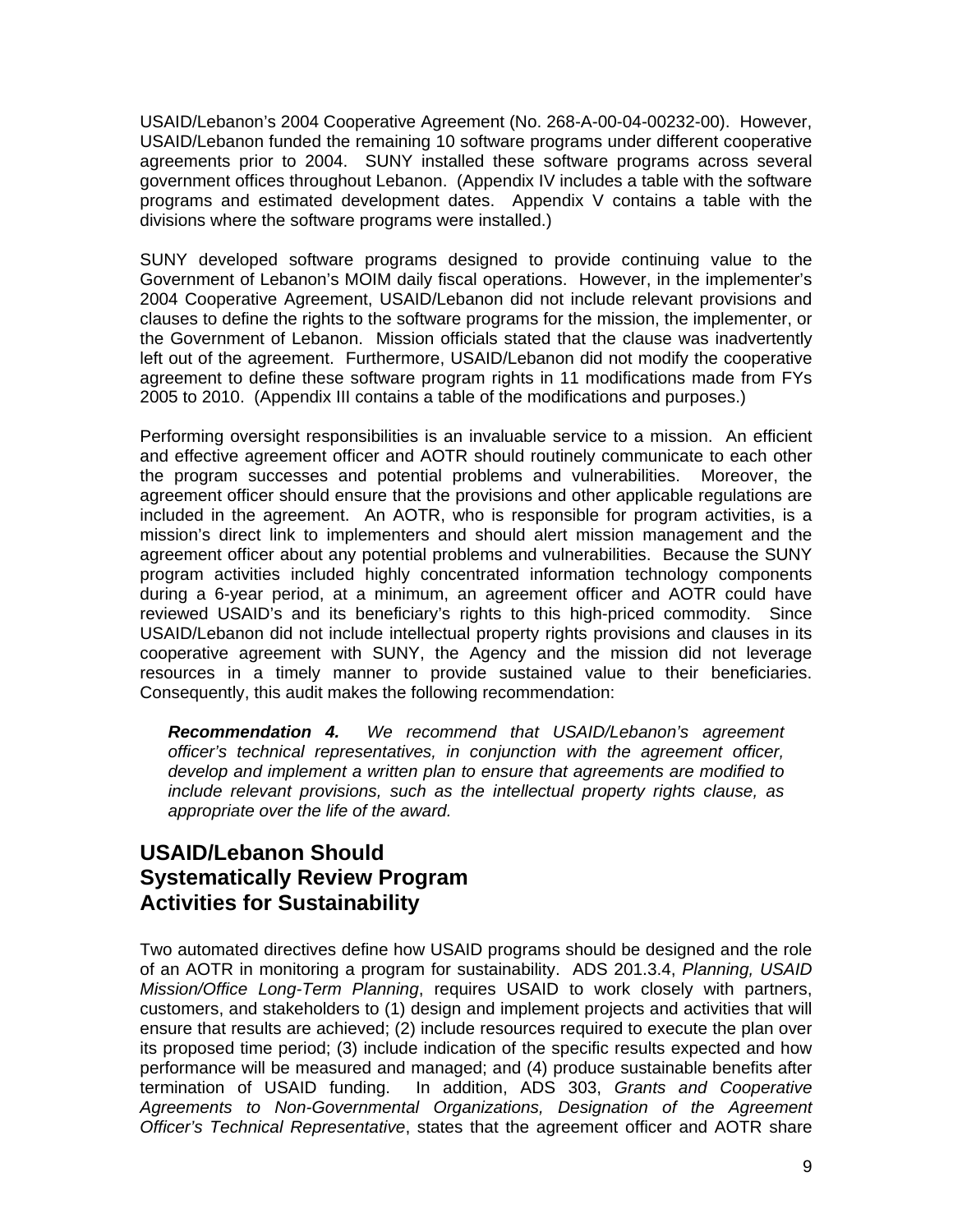oversight of an assistance award. The agreement officer, who is assigned at USAID/Egypt's Procurement Office, designates the AOTR to monitor the implementer's progress toward achieving program objectives and to verify that an implementer's activities conform to the terms and conditions of the award. Moreover, site visits conducted by the AOTR are to be documented with findings highlighted and retained in the award files. The AOTR is also responsible for communicating potential problems to the agreement officer.

transfer of the systems to the Government of Lebanon by the end of the project in 2007.<sup>2</sup> equipment, software, and special applications on a continuous basis. Furthermore, USAID/Lebanon's *Cooperative Agreement No. 268-A-00-04-00232-00, Strengthening Foundations for Governance*, dated September 16, 2004, section 4.3, *Project Sustainability*, required selected MOIM and oversight agency employees to be trained in the maintenance and operation of the systems in order to allow complete The 2004 memorandum of understanding (MOU) among USAID/Lebanon, SUNY, and the MOIM also stated that SUNY was to ensure simultaneous software configuration and personnel training during the installation of hardware and software programs. In the 2009 MOU, SUNY agreed to update existing software applications and train MOIM employees to use the software. Under both the 2004 and 2009 MOUs, the MOIM was to provide the appropriate human resources to maintain and operate the installed

Although USAID/Lebanon designed its Assistance to Sustain Local Democratic Practices in Lebanon program to be sustainable, the Government of Lebanon is not able to continuously maintain and upgrade the 22 software programs developed under the program to improve administrative and financial functions. According to USAID/Lebanon, the MOIM did not hire the technical staff as agreed to in either the 2004 and 2009 MOUs for SUNY to conduct the training needed for the Government of Lebanon's technical staff to continuously maintain and upgrade the software programs. Moreover, the 2009 MOU among SUNY, USAID, and the MOIM was signed for 2 years, to end in 2010 instead of 2011. The current AOTR and SUNY's chief of party stated that this was an error; however, the minister of the MOIM would not extend the MOU to 2011 or hire the appropriate human resources.

Although the 2004 MOU required SUNY to conduct system maintenance training simultaneously with the installation of hardware and software programs, the 2004–2008 work plans did not include system maintenance training as an activity to be completed under the 2004 agreement. The only system maintenance training identified in the 2004–2008 work plans was for maintenance of the MOIM Web site. System maintenance training was later listed as an activity in the 2009–2011 work plans to be completed as part of a 2008 extension of the agreement. According to SUNY's chief of party, the implementer did not provide any training that would allow the Government of Lebanon to maintain and upgrade the software programs. Neither of the implementer's 2008 and 2009 Annual Reports on the Program Performance to USAID highlighted the lack of system maintenance training as a problem or vulnerability that had the potential to negatively impact program sustainability.

Moreover, USAID/Lebanon's site visit reports did not document any comparative analysis of program activities and activities outlined in the work plan to demonstrate that the program was monitored on a continuous basis. The prior AOTR provided a

 $\overline{\phantom{a}}$ 

 $2$  The mission extended this agreement several times until 2011. Assistance to the Government of Lebanon began in 1993.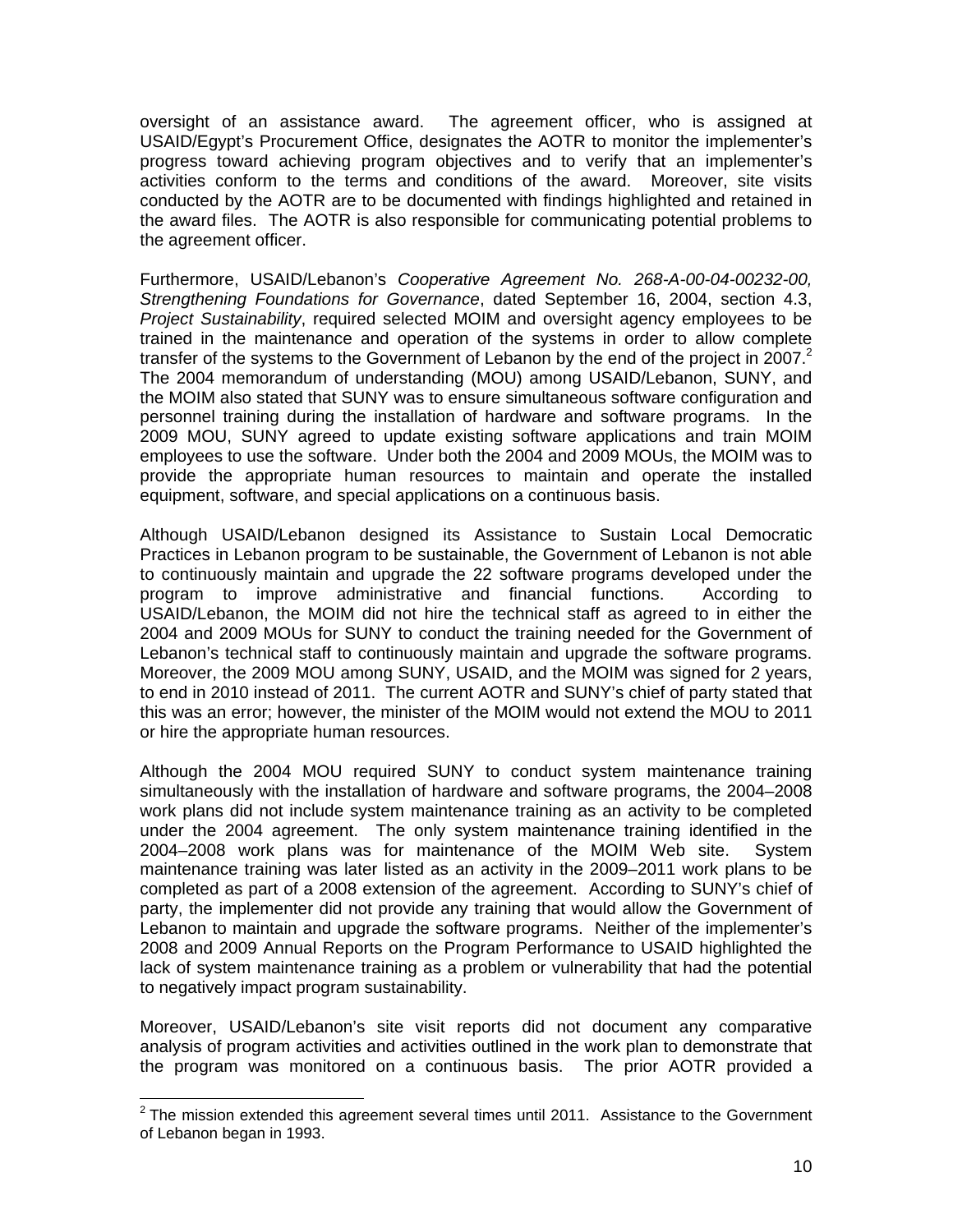summary analysis of the third year's program activities from December 2006 to November 2007 against the work plan that identified political turmoil as a hindrance to the completion of program activities. However, USAID/Lebanon did not document or communicate any problems with program sustainability to the agreement officer. Instead, in June 2008, the prior AOTR submitted a request to the agreement officer for the program to be extended for 3 years, stating that USAID/Lebanon did not achieve the program targets because of political turmoil. Later, in April 2010, the current AOTR communicated to the agreement officer that the program was not sustainable, and in July 2010 mission officials decided to terminate the program.

To achieve desired results, mission officials must ensure that sustainability is an integral component when monitoring program activities for results. Furthermore, monitoring of program activities for sustainability should be documented and potential problems communicated to the agreement officer immediately. For USAID programs with information technology components, communication on system requirements, protocol, and procedures to maintain the information technology infrastructure can be documented in the program's activity approval document. Since the sustainability of USAID/Lebanon's efforts to improve information technology systems to maintain governmental administrative and financial data is questionable, the audit makes the following recommendations:

*Recommendation 5. We recommend that USAID/Lebanon develop and implement a plan to document the review of program activities and communicate potential sustainability or vulnerability problems to the agreement officer expeditiously.* 

*Recommendation 6. We recommend that USAID/Lebanon document procedures to develop, maintain, and communicate explicit system requirements, protocols, and procedures to maintain information technology in an appropriate activity approval document and in the subsequent solicitations and awards.* 

#### **USAID/Lebanon Should Ensure That Federally Funded Properties Are Valued**

 $\overline{1}$ 

According to the American Institute of Certified Public Accountants' *Statement of Position (SOP) Number 98-1, Accounting for Costs of Computer Software Developed or Obtained for Internal Use*, costs incurred for software programs developed internally for internal use may be capitalized if the software will provide future economic benefit to an entity. SOP Number 98-1 specifies that capitalized costs include external direct costs of materials and services consumed in developing or obtaining internal-use computer software; payroll and payroll-related costs for employees who are directly associated with and who devote time to the internal-use computer software project (to the extent of the time spent directly on the project); and interest costs incurred when developing computer software for internal use.

In addition, according to the *Code of Federal Regulations, Title: 22 Foreign Relations,*  Part 226.34 Equipment,<sup>3</sup> the recipient's property management standards for equipment

<sup>3</sup> According to *Code of Federal Regulations*, "equipment" means tangible nonexpendable personal property, including exempt property charged directly to the award, having a useful life of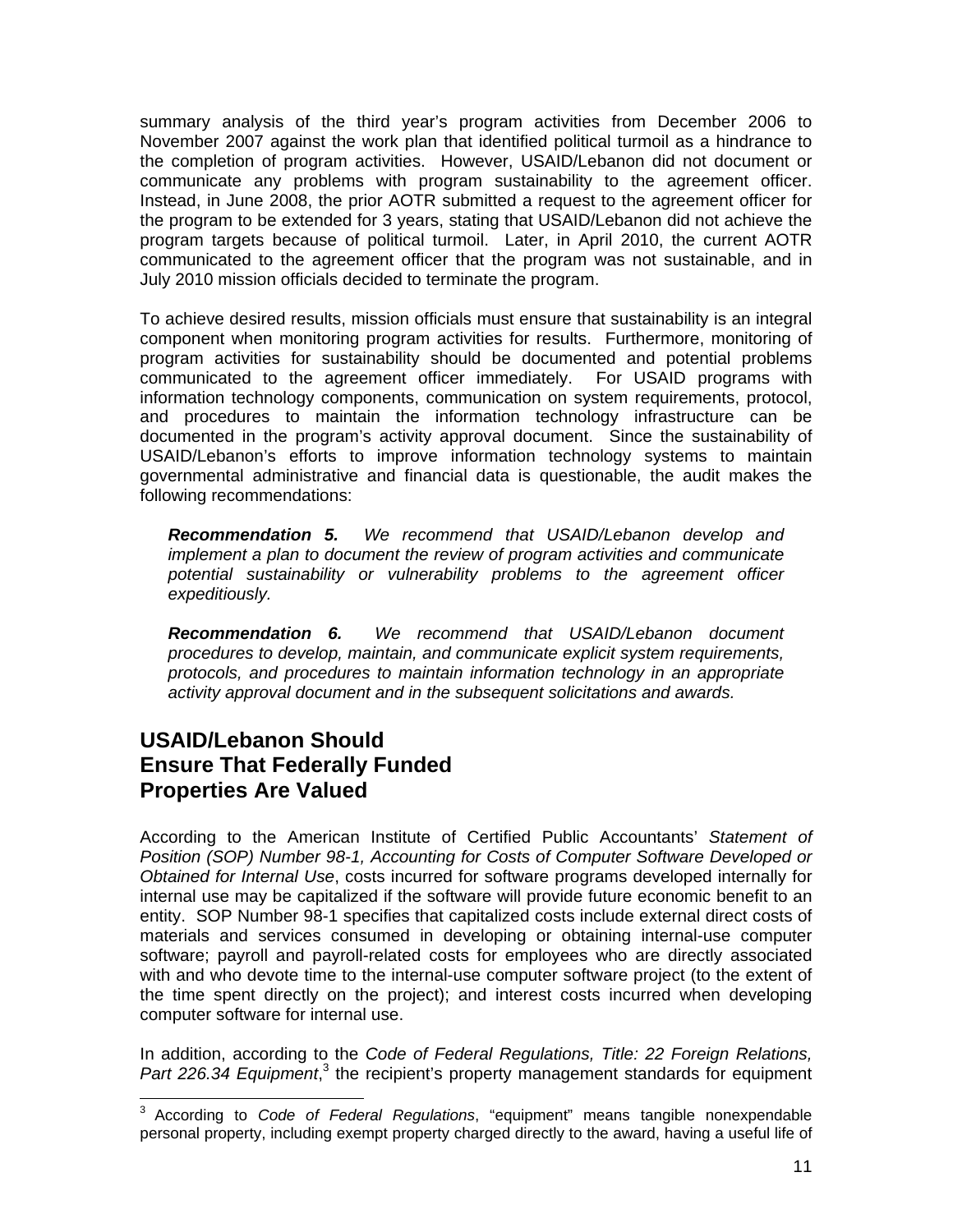acquired with federal funds shall include standards to ensure that equipment records are maintained accurately and include a description of the equipment, an identification number, and unit acquisition cost. This regulation refers to tangible nonexpendable property, but it is a best practice for missions with software development projects.

SUNY developed 22 software programs $4$  to modernize the Government of Lebanon's administrative and financial systems. For example, according to the implementer, the Municipal Accounting System was developed to improve financial transparency and enables large municipalities to manage accounting and financial transactions and generate financial reports for government auditor oversight. In addition, the Municipal Revenue System organizes the assessment and collection of fees due to the Government of Lebanon under various laws, and it is installed in more than 700 municipalities.

future audits may not review the level of details to determine a finite value. The implementer's records of the software programs funded by USAID/Lebanon since before 2004 include the software name and the estimated development start and completion dates. Although SUNY tracked the software programs, the implementer did not place a value on any of the software programs. The SUNY chief of party stated that the implementer did not track the direct costs associated with developing software and was not able to provide a finite value for the software. However, 2 weeks later, the SUNY research administrator provided an estimated value of \$2.9 million for 12 software programs. The research administrator stated that the value of the software programs was determined by calculating expenses for the work of 21 consultants hired for software development. Although the implementer valued the software development and programs, SUNY was not able to provide the details or computations for an estimated value. Consequently, the mission may never know the true value of this software, and

federal funds should be tracked and valued in accordance with regulations.<br>Consequently, this audit makes the following recommendations: The software programs may provide future economic value to the Government of Lebanon's administrative and financial system. Since the implementer plans to transfer all assets to the Government of Lebanon at the end of the program, a finite value will allow the Government of Lebanon to record the software programs as assets within its accounting records. As a prudent management practice, properties acquired with

 *Recommendation 7. We recommend that USAID/Lebanon, in coordination with the agreement officer, develop and implement a plan that requires capitalization of programs with information technology components during the asset's development phase.* 

 *Recommendation 8. We recommend that USAID/Lebanon conduct an audit of locally incurred cost for software programs developed under the Assistance to Sustain Local Democratic Practices in Lebanon program to determine finite values for the programs.* 

more than one year and an acquisition cost of \$5,000 or more per unit.

<sup>4</sup> Twelve of the 22 software programs were developed under USAID/Lebanon's *Cooperative Agreement No. 268-A-00-04-00232-00, Strengthening Foundations for Governance* (September 16, 2004). The remaining 10 systems were developed under prior USAID agreements.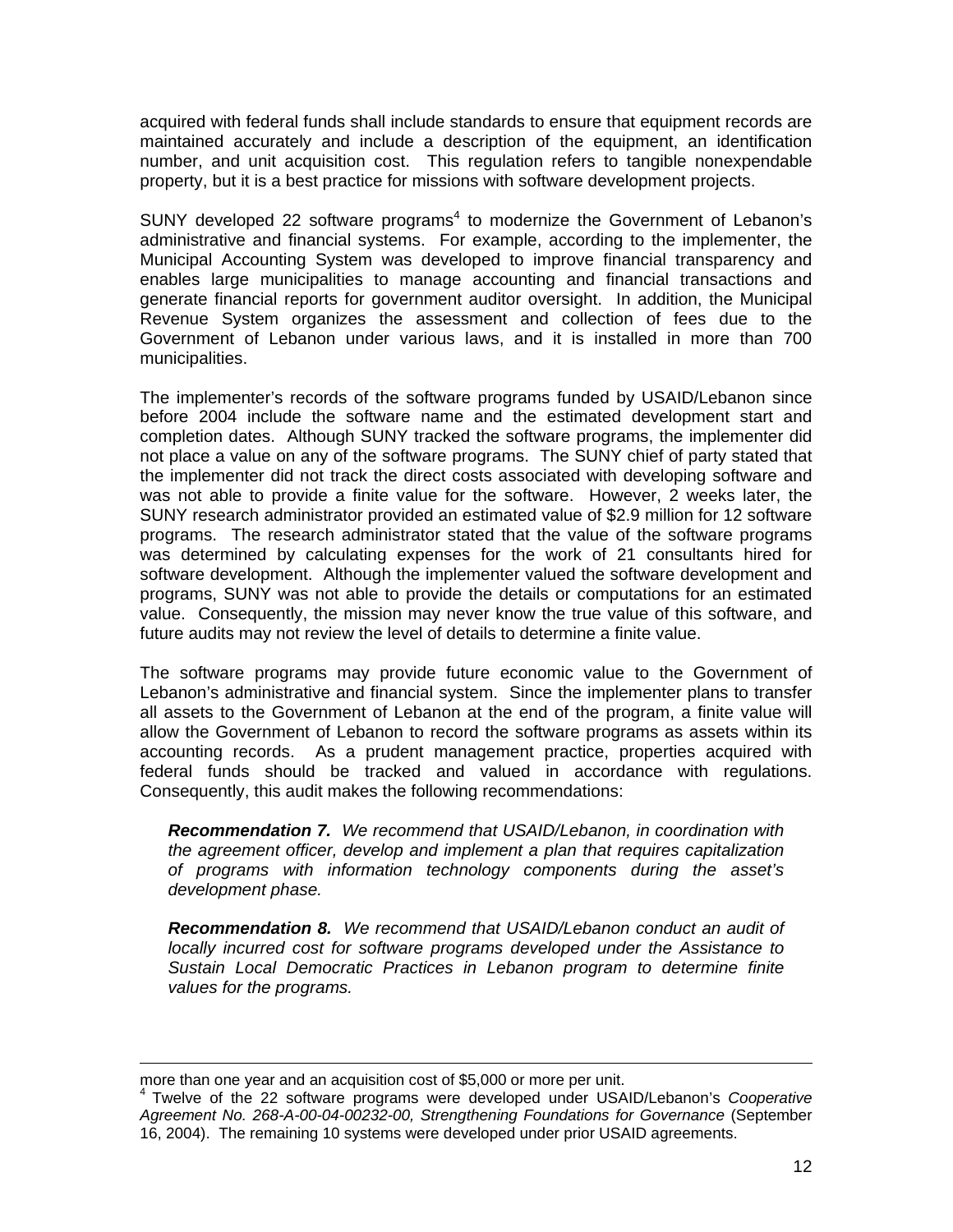#### **USAID/Lebanon Should Conduct Property End-Use Checks**

 *Equipment*, the recipient's property management standards for equipment acquired with According to the *Code of Federal Regulations, Title 22: Foreign Relations, Part 226.34*  federal funds shall include standards to ensure that equipment records are maintained accurately and include a description of the equipment, an identification number, and unit acquisition cost. Although this regulation refers to tangible nonexpendable property, the applicability of the requirement to maintain records of software development is a best practice for missions that expend millions of dollars on such programs. Furthermore, ADS 324, *Post Procurement*, states that the mission is responsible for selecting a representative sampling or percentage of commodities at all value levels under the program and reviewing progress reports to verify that commodities financed by USAID are being used effectively.

The program's current AOTR provided a list of USAID-financed equipment for the program. However, the list did not document any equipment values, and the program's site visit reports did not include documentation of end-use checks during the agreement period. The current AOTR stated that the mission planned to conduct end-use checks as part of a Municipal Geographic Information System launching ceremony. However, several dignitaries were present at the ceremony, which the AOTR stated hindered the ability to perform an end-use check. Consequently, according to the current AOTR, the mission was not able to verify any equipment financed by the program or complete an end-use check.

USAID invested more than \$23 million in this democracy and governance program, and procuring computer hardware and software applications was an integral component of the program. Although implementers are required to have standards and procedures in place to account for properties funded by the U.S. Government, it is fundamental that management monitor programs to account for these properties and prevent their loss and misuse. Consequently, this audit makes the following recommendations:

 *Recommendation 9. We recommend that USAID/Lebanon develop a schedule for the implementer to submit to the mission a complete list of USAID-funded equipment with a program description and assigned values.* 

*Recommendation 10. We recommend that USAID/Lebanon develop and implement a procedure to perform end-use checks as part of its routine site visits and retain documentation of the equipment reviewed.*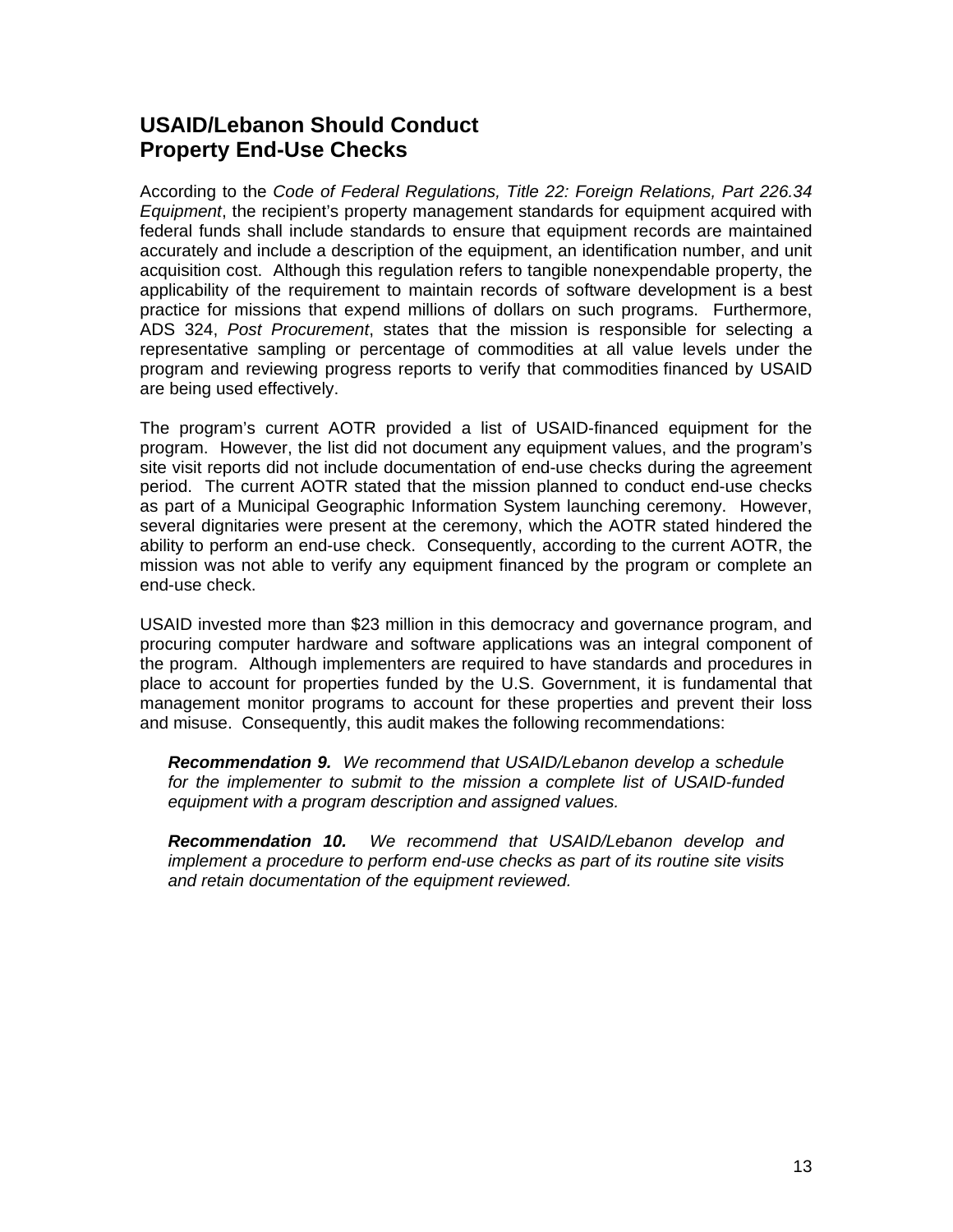## EVALUATION OF MANAGEMENT COMMENTS

USAID/Lebanon generally agreed with the 10 audit recommendations. In preparing the final report, the Regional Inspector General/Cairo (RIG/Cairo) carefully considered management comments and supporting documents provided. On the basis of USAID/Lebanon's supporting documentation and planned action, we consider that final action has been taken on eight recommendations, a management decision has been made on one recommendation, and no management decision has been reached on the remaining recommendation. RIG/Cairo considers that final action has been taken on recommendations 1, 2, 3, 4, 5, 6, 7, and 9. In addition, we consider that a management decision has been reached on recommendation 10 and that a management decision has not been reached on recommendation 8 because mission officials believe valuing assets developed by the implementer would not be beneficial for the Government of Lebanon.

To address recommendation 1, USAID/Lebanon issued *Mission Order 11/09, Communicating and Implementing Results of Assessments, Audits, and Reviews with Implementing Partners and Host Government Entities*, effective November 22, 2010. The mission order requires contracting and agreement officer's technical representatives (COTRs and AOTRs) to communicate results of any audits, assessments, and reviews to the relevant implementing partner within a maximum of 2 months. Moreover, the AOTRs and COTRs must obtain prior clearance from the office director, program officer, and mission director. On the basis of the mission's response and relevant supporting documents, RIG/Cairo considers that final action has been taken to address the recommendation.

To address recommendation 2, USAID/Lebanon issued *Mission Order 11/08 Oversight and Data Verification*, effective November 22, 2010. The mission order provides guidance on methods and sampling techniques for COTRs and AOTRs in fulfilling duties in the oversight and administration of program-funded contracts, grants, and cooperative agreements. To support its efforts to monitor the program portfolio, USAID/Lebanon hired a monitoring and evaluation contractor to assist staff in developing methodologies to observe performance, assessing progress of programs, and verifying data collected and reported. Consequently, RIG/Cairo considers that final action has been taken to address this recommendation.

Regarding recommendation 3, USAID/Lebanon issued guidance to establish procedures for records retention. Moreover, the mission director developed a checklist for transferring files among assigned staff. Furthermore, the mission reconfigured its electronic filling system to create separate project folders with appropriate access rights for its staff. As a result of these actions, RIG/Cairo considers that final action has been taken to address recommendation 3.

Regarding recommendation 4, on November 12, 2010, USAID/Lebanon revised its Portfolio Review Activity Sheet (or the portfolio implementation review template) to be effective during fiscal year (FY) 2011. The mission added a section entitled "Issues/Concerns to be brought to the Attention of AO or RLA that Prompt the Need for an Agreement Modification" as a reminder to encourage staff to continuously review USAID agreements and elevate issues to the appropriate management officials.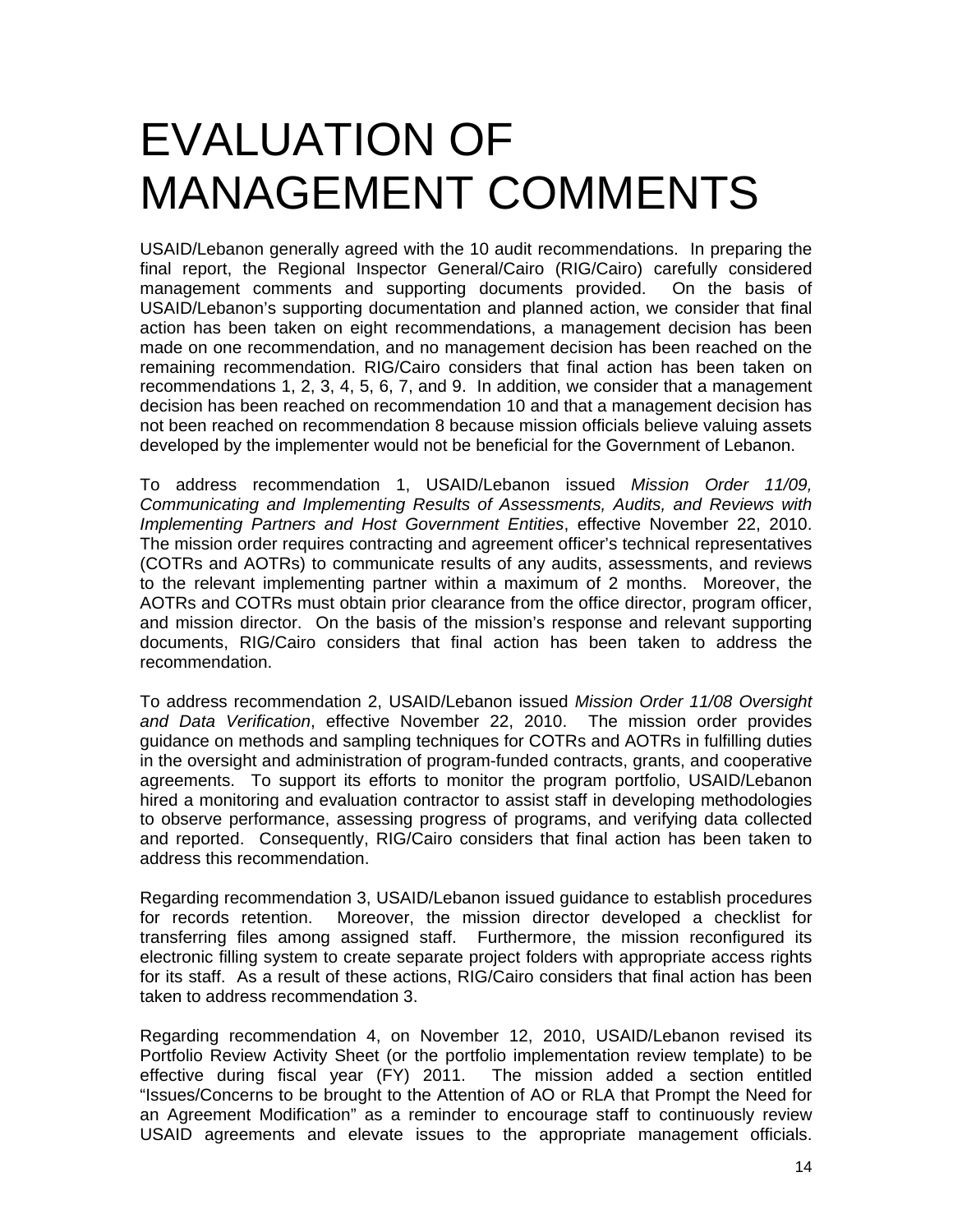Accordingly, RIG/Cairo considers that final action has been taken to address this recommendation.

In response to recommendation 5, USAID/Lebanon revised its Portfolio Review Activity Sheet to include "Sustainability Plan and Progress Monitoring" as a section that staff will be expected to address during portfolio reviews, effective November 2010. As a result of the planned action, RIG/Cairo considers that final action has been taken to address the recommendation.

information technology components during the development phase of any asset. To address recommendations 6 and 7, USAID/Lebanon issued *Mission Order 11/10 Information Technology Procedures*, effective November 22, 2010, to establish specific mission protocols for its programs with information technology components. In accordance with the mission order, USAID/Lebanon now requires its staff to document programs with an information technology component valued at \$100,000 or more to identify system requirements, protocols, and procedures in the implementer work plans and program activities. Moreover, the mission order requires staff to coordinate with the agreement officer to develop and implement plans to require financial accounting of Consequently, RIG/Cairo considers that final action has been taken to address these two recommendations.

recommendation to value the software programs developed by the implementer. In response to recommendation 8, USAID/Lebanon did not agree with the Although the implementer estimated the value of 12 of 22 software programs to be about \$2.9 million, neither the mission nor the implementer tracked direct costs associated with its software program development. USAID/Lebanon stated that determining the value of software development would not be useful to the Government of Lebanon since a Lebanese decree regarding valuing assets stipulates that the Minister of Finance would be required to issue regulations to value assets. Although mission official insisted that the asset values would not be useful to the Government of Lebanon, the mission did not provide relevant evidence to prove this point. In fact, USAID/Lebanon stated that the Government of Lebanon records only the quantity of assets and does not record the value of nonexpendable property such as software.

However, the Government of Lebanon issued a decree effective June 12, 1997, that addressed accounting for fixed assets. According to Lebanon's Council of Ministers' Article 6 of Decree No. 8620/1996, *Unliquidated Fixed Assets,* <sup>5</sup> the basis for calculating the cost of fixed assets is determined by  $(1)$  the assets' book value, if recognized: or  $(2)$ in the case of donated assets, the asset is valued against its estimated cost or its market value. Moreover, the decree did not stipulate that the Minister of Finance would be required to issue any regulations to value assets. Therefore, RIG/Cairo does not consider that a management decision has been reached and requests that USAID/Lebanon provide the Audit Performance and Compliance Division with an action plan to address this recommendation.

In response to recommendation 9, on September 14, 2010, the mission's implementer provided a list of USAID-funded equipment with a program description and assigned

supplies, etc. <sup>5</sup> According to Article 6 of Decree No. 8620/1996, fixed assets are defined as untradeable and considered capital costs that are depreciated annually according to the depreciation rate that is allocated by the Minister of Treasury. Fixed assets include machines, equipments, furniture, supplies, etc. 15. In the contract of the contract of the contract of the contract of the contract of the contract of the contract of the contract of the contract of the contract of the contract of the contract of the cont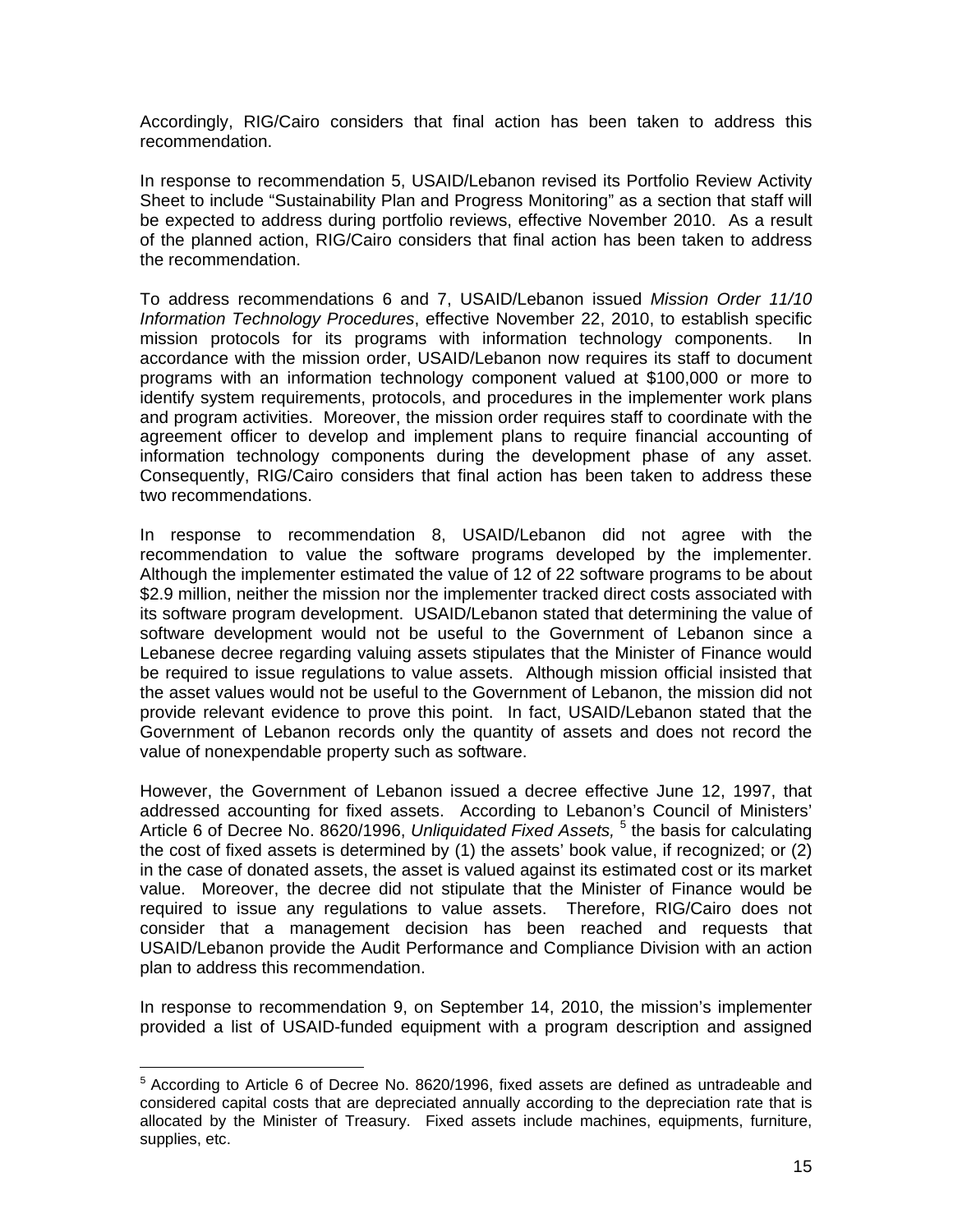final action has been taken to address this issue. values to the mission. On the basis of the mission's response, RIG/Cairo considers that

Regarding Recommendation 10, USAID/Lebanon incorporated a requirement for staff to conduct end-use checks as a part of the mission's portfolio implementation review process. Moreover, mission staff plans to conduct an end-use check of equipment purchased under the Assistance to Sustain Local Democratic Practices in Lebanon Program. Consequently, RIG/Cairo considers that a management decision has been reached on this recommendation.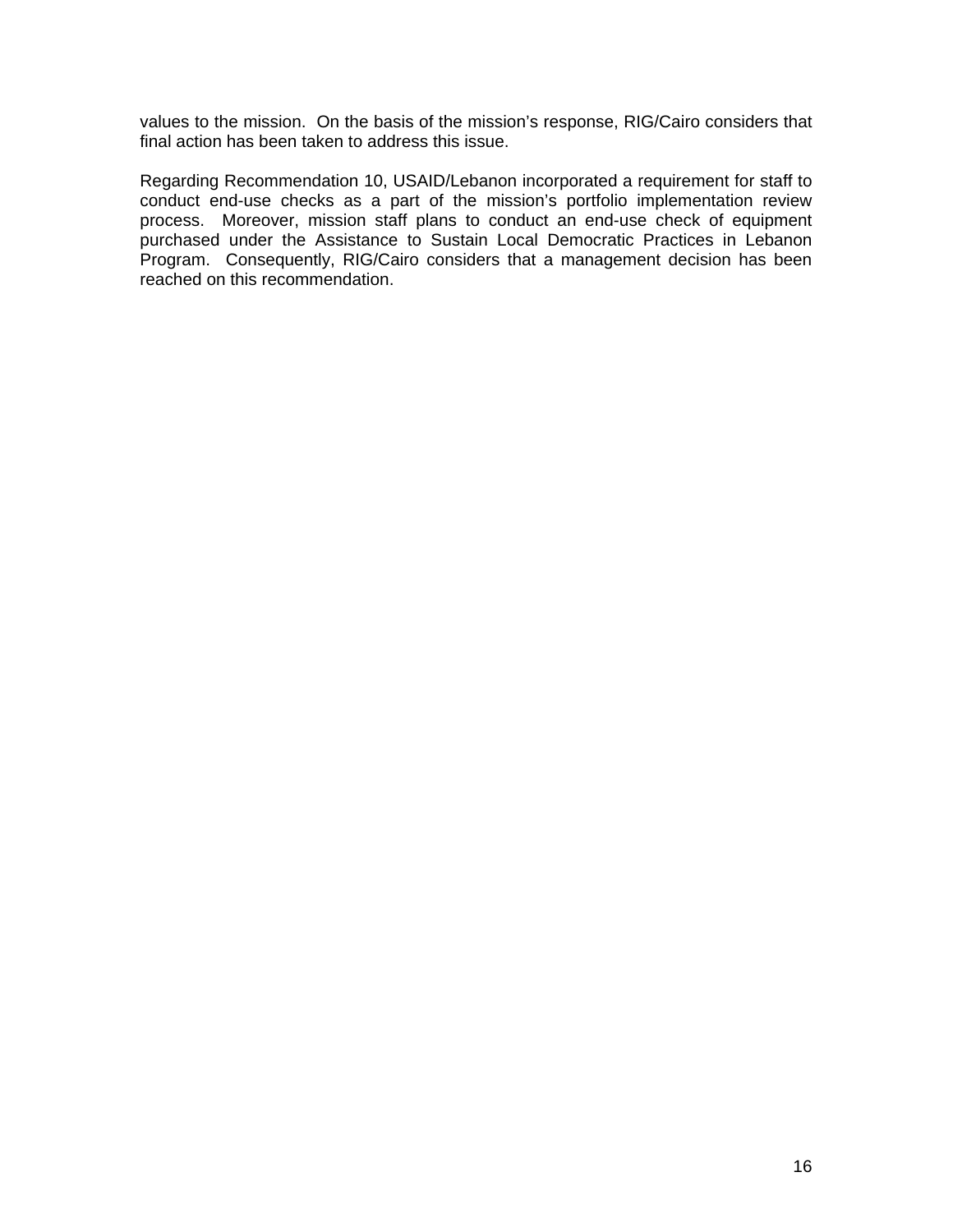# SCOPE AND METHODOLOGY

### **Scope**

The Regional Inspector General/Cairo (RIG/Cairo) conducted this performance audit in accordance with generally accepted government auditing standards. Those standards require that we plan and perform the audit to obtain sufficient, appropriate evidence to provide a reasonable basis for our findings and conclusions on the basis of our audit objective. We believe that the evidence obtained provides a reasonable basis for our findings and conclusions on the basis of our audit objective. The purpose of this audit was to determine whether USAID/Lebanon implemented the recommendations from Audit Report No. 6-268-09-002-P, dated November 9, 2008, and whether the actions taken were effective.

 indicators. Specifically, we evaluated the mission's program documentation, including In planning and performing the audit, we assessed internal controls related to documentation and data verification, supervisory and management review, proper execution of transactions and events, and review of performance measures and USAID/Lebanon's 2008 and 2009 Federal Managers' Financial Integrity Act of 1982 assessment, USAID/Lebanon's 2008 and 2009 full performance plans and reports, the 2009 Lebanon data quality assessment, and oversight performed by the agreement officer's technical representative (AOTR).

prior performance audit report.<sup>6</sup> However, to assess certain management control The audit reviewed program activities from October 1, 2007, through September 30, 2009, to determine whether the mission implemented the three recommendations of the functions, the audit reviewed historical information prior to the audit review period. As of June 30, 2010, the mission had obligated \$26.5 million and expended \$23.9 million for the program.

We conducted the audit fieldwork at USAID/Lebanon and at the State University of New York (SUNY) Beirut office from August 2 to 12, 2010. We also conducted three site visits (selected divisions within Beirut Municipality, Chiyah Municipality, and Metn Administrative District Unit) to verify the validity of data provided to us as part of the audit. In addition, we performed limited review of the AMIDEAST program AOTR files.

### **Methodology**

To answer the audit objectives, we interviewed USAID/Lebanon's mission staff to gain an understanding of the program history and associated risks, implementation of recommendations, and status of the program. We also interviewed the program implementer (SUNY) and several officials at the Government of Lebanon municipalities. Moreover, we reviewed applicable USAID policies and procedures, the cooperative agreements and modifications, performance management plans, operational plans, site visit reports, AOTR files, and supporting documentation such as training attendance sheets and assessment reports.

<sup>-</sup><sup>6</sup>*Audit of USAID/Lebanon's Democracy and Governance Activities*, Audit Report No. 6-268-09- 002-P (November 9, 2008).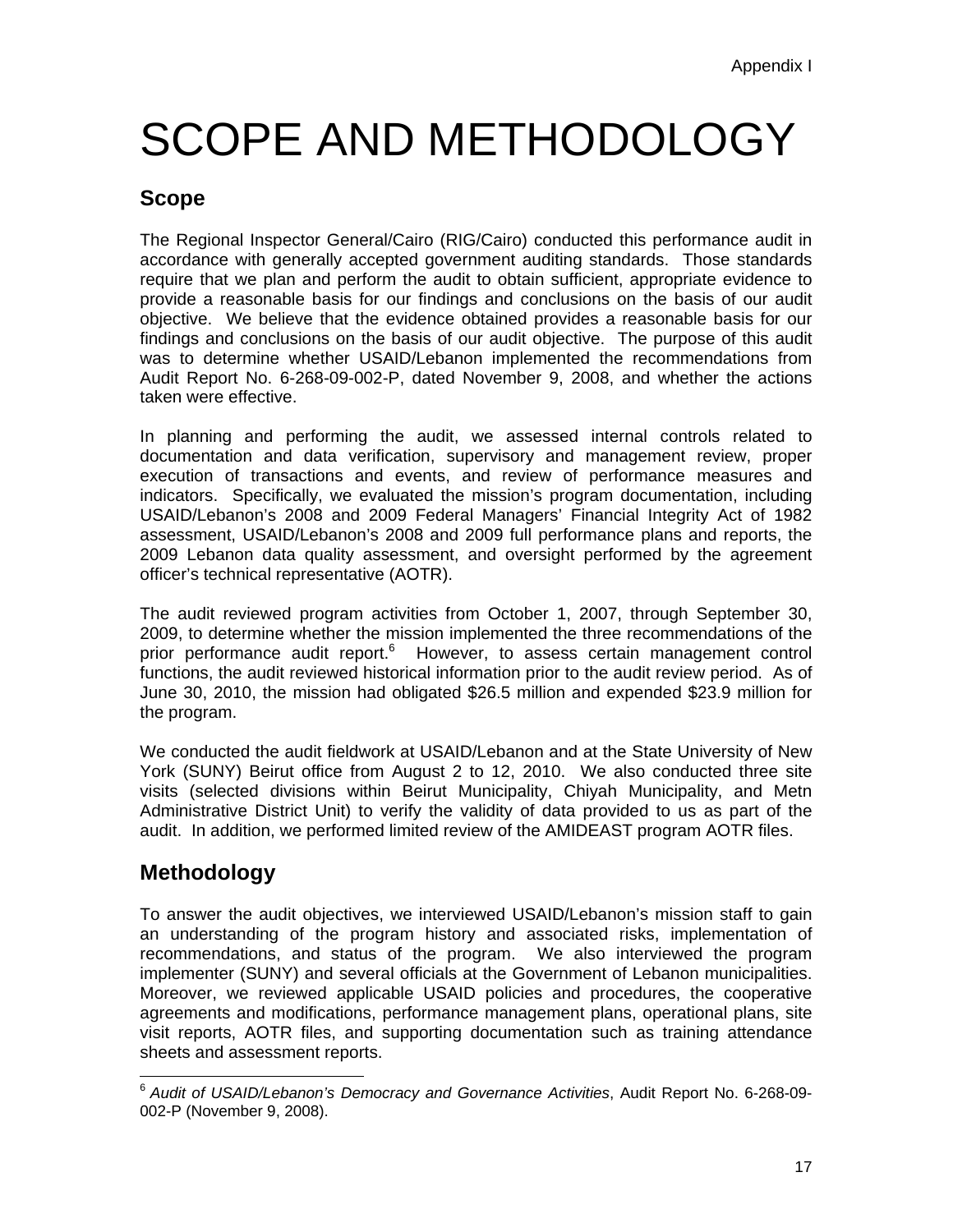To verify the implementation of the recommendations, we reviewed the documentation of the corrective actions that the mission took to address the recommendation and validated the accuracy of corrective actions through interviews, observation, and by comparing the mission's program data with program data retained by the implementer. For the program indicator activities reviewed as part of the corrective actions, we judgmentally selected the program indicators and used statistical sampling to select a sample of record. The statistical sampling was based on an assumption of a 5 percent error and a variation of +/-4 percent and 95 percent confidence. The number of records to select was provided by the Office of Inspector General statistician in Washington, and the audit team randomly selected the sample.

The audit team also reviewed the management controls in place to monitor program activities. We conducted the review through interviews with the mission staff and implementer, observations, and review of reports and files that the mission provided as part of its program monitoring activities.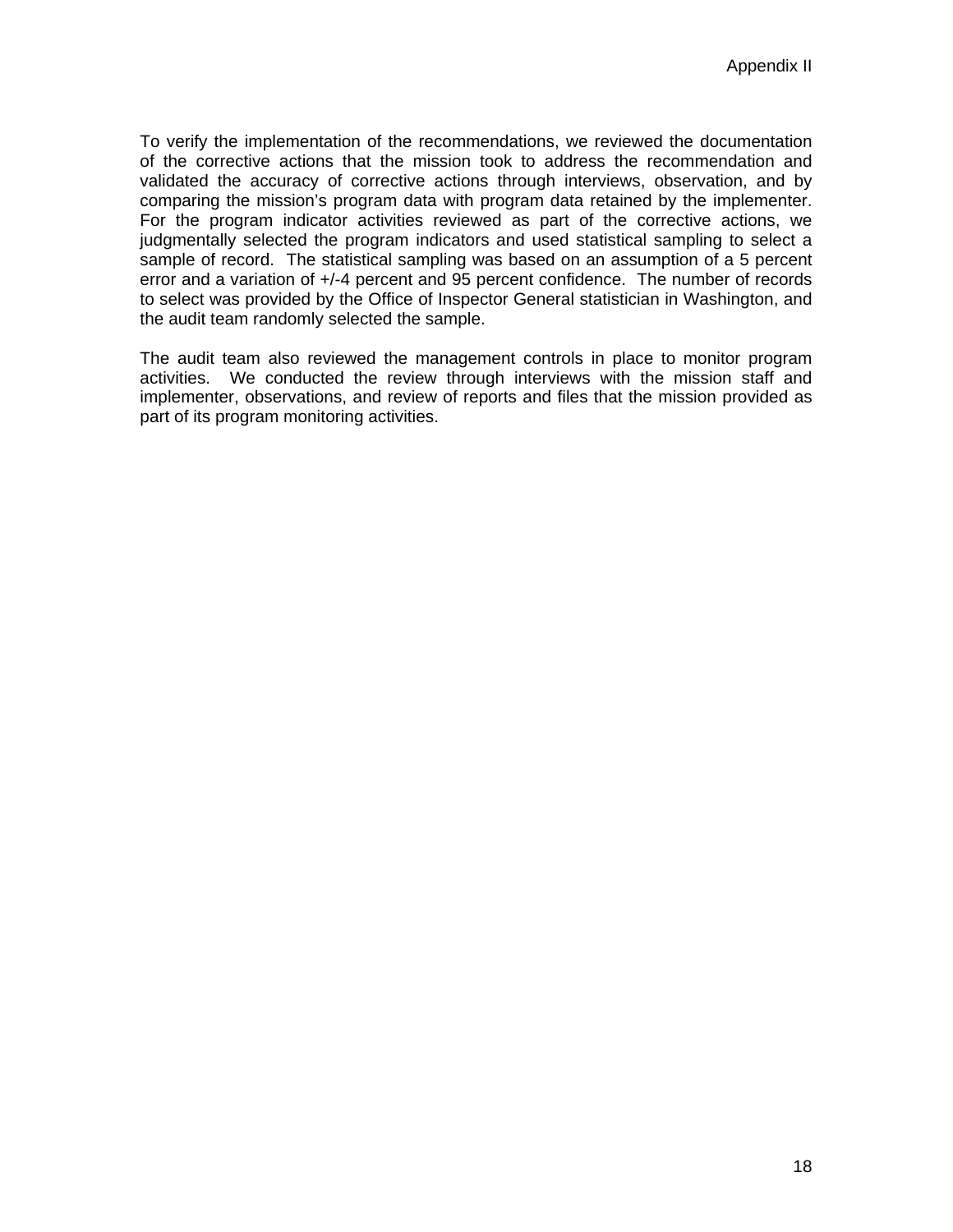# MANAGEMENT COMMENTS



November 22, 2010

#### **MEMORANDUM**

| To:      | Regional Inspector General/Cairo, Jacqueline Bell                                                                        |
|----------|--------------------------------------------------------------------------------------------------------------------------|
| From:    | USAID/Lebanon Mission Director, Dr. Jim Barnhart/S/                                                                      |
| Subject: | Follow-Up Audit of Selected USAID/Lebanon's Democracy and<br><b>Governance Activities</b><br>(Report No. 6-268-11-00X-P) |

**Recommendation No. 1:** We recommend USAID/Lebanon develop and implement a plan to communicate results of recommendations from audits, assessments, and reviews to its implementers in a timely manner.

**Mission Response**: On pages 5 to 7 of the Audit Report No. 6-268-11-00X-P, the audit reviewed USAID/Lebanon's corrective actions to improve management oversight over program indicator definitions, data quality assessments and data verification, and found that while the Mission took corrective action to conduct data quality assessments, it did not discuss the recommendations with the implementing partner SUNY in time to be reflected in data reported for the FY 2009 PPR. The Mission fully recognizes the need to communicate recommendations in a timely manner to the implementing partners to improve management oversight over program indicator definitions, data quality assessments and data verification. On November 22, 2010, Mission Order 11/09 Communicating and Implementing Results of Assessments, Audits, and Reviews with Implementing Partners and Host Government Entities (Attachment J) became effective requiring Mission AOTRs and COTRs to communicate results of any audits, assessments and reviews to the relevant implementing partner in order for the findings to be addressed in accordance with the audit, assessment, or review recommendations. The Mission will be increasing its staff within the next six months to continue to ensure enhanced oversight of implementing mechanisms.

Based on the above, the Mission believes a management decision has been reached on this audit recommendation and requests closure of audit Recommendation No. 1 upon report issuance.

**Recommendation No. 2:** We recommend that USAID/Lebanon develop and implement procedures with the Agreement Officer's Technical Representative at the beginning of each program activity to establish methodologies and sampling techniques to conduct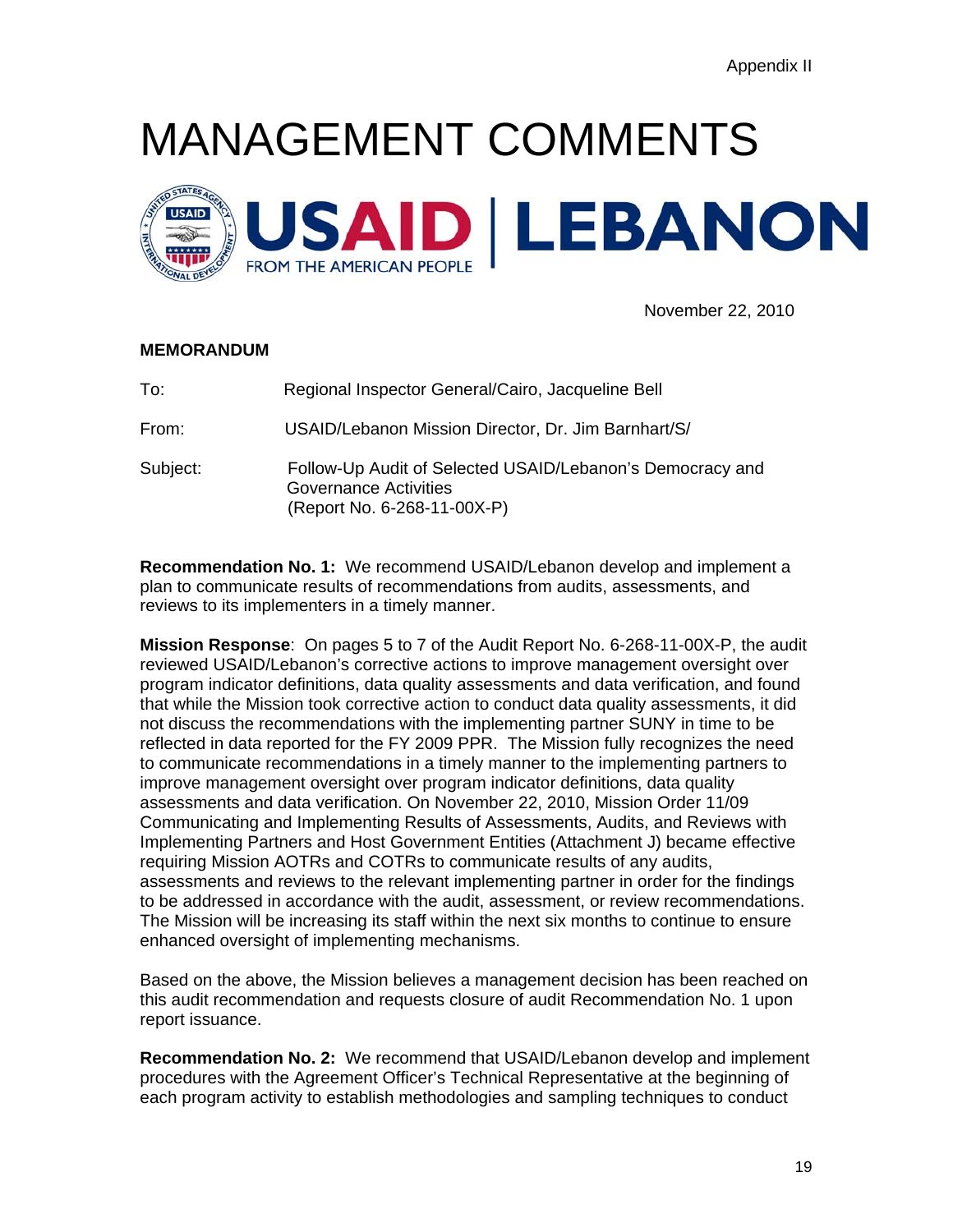appropriate data verification of information provided by the implementing partners in accordance with the terms and conditions of the program activity.

**Mission Response:** Mission Order 11/08 Oversight and Data Verification dated November 22, 2010 (Attachment K), provided guidance on methods and sampling techniques for Contracting or Agreement Officer's Technical Representatives (COTR/AOTRs) in fulfilling duties in the oversight and administration of program funded contracts, grants and cooperative agreements. In addition, the Mission established Performance and Monitoring Plans (PMPs) in December 2009 for each Assistance Objective under the 2009-2013 Country Strategy and the recently awarded the Monitoring and Evaluation (M&E) Task Order RAN-I-07-09-00019-00 to Social Impact (copy attached – Attachment A) that will support USAID/Lebanon in portfolio monitoring, including development of methodologies to observe performance, assess progress, and verify data being collected and reported.

Based on the above, the Mission believes a management decision has been reached on this audit recommendation and requests closure of audit Recommendation No. 2 upon report issuance.

**Recommendation No. 3**: We recommend that USAID/Lebanon create a centralized program filing system that includes the first or original agreement, subsequent agreements and modifications, and other identified agreement documents necessary for management review.

**Mission Response**: The Mission fully concurs with this recommendation and has taken actions to improve both hardcopy and electronic filing to resolve this audit. In May 2010, the Mission Director issued two emails with filing guidance to establish requirements for hardcopy and electronic filing and a checklist for the transfer of COTR/AOTR files to transfer files to a new COTR/AOTR (Attachment B and C). Recently the Mission reconfigured its electronic filing system to create separate folders with appropriate access rights for technical offices, the Mission Director, and the Program Office and has begun the process of systematically organizing files on the public drive, listed by project name rather than by staff name and with appropriate Mission accessibility (Attachment D). Checklists of TAG and SUNY/CLD project files were handed over to the current AOTR (Attachment E) to ensure that all documents related to the agreements are physically available in the current AOTRs offices.

Based on the above, the Mission believes a management decision has been reached on this audit recommendation and requests closure of audit Recommendation No. 3 upon report issuance.

**Recommendation No. 4:** We recommend that USAID/Lebanon's Agreement Officer Technical Representatives, in conjunction with the Agreement Officer, develop and implement a written plan to ensure agreements are modified to include relevant provisions, such as the intellectual property rights clause, as appropriate over the life of the award.

**Mission Response**: The Mission believes that the proper inclusion of activity specific clauses in agreements or their incorporated by reference is the responsibility of the Agreement/Contracting officer (AO/CO) and/or the Regional Legal Advisor. Highly specialized provisions of an agreement such as intellectual property rights are outside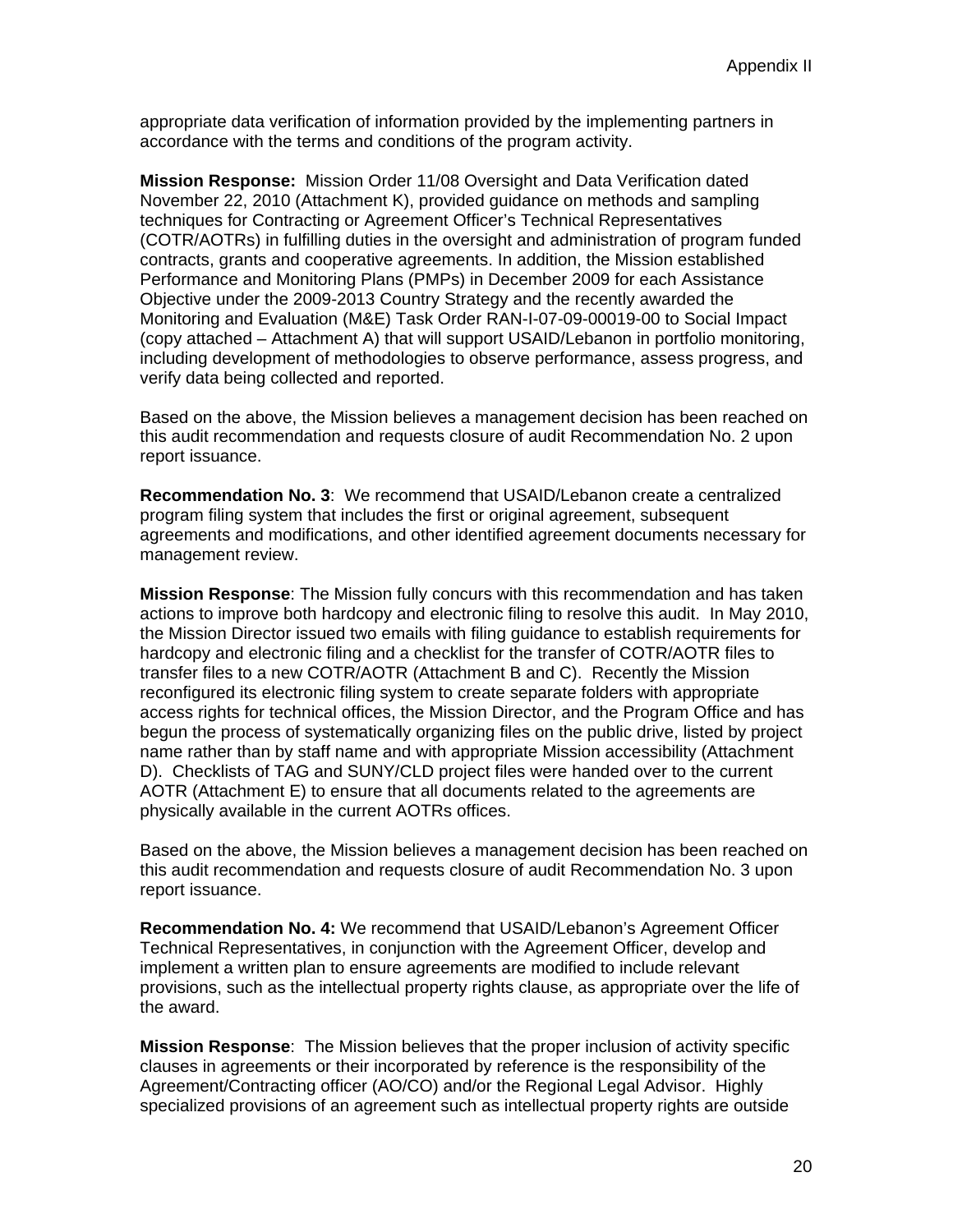the subject matter, knowledge and jurisdiction of the AOTR/COTR. Furthermore, ADS 318 holds the AO, RLA and AOTRs responsible for the inclusion of the IPR clause. However, since the work plans and program activities change over the life of an award and since the AO/CO is not intimately involved with the program, on November 12, 2010 the Mission revised its Portfolio Review Activity Sheet to include "Issues/Concerns to be brought to the Attention of AO or RLA that Prompt the Need for an Agreement Modification" effective 2011, as part of the Mission's biannual portfolio implementation review process, email and template copy attached (Attachment L).

Based on the above, the Mission believes a management decision has been reached on this audit recommendation and requests closure of audit Recommendation No. 4 upon report issuance.

**Recommendation No. 5:** We recommend that USAID/Lebanon develop and implement a plan to document the review of program activities and communicate potential sustainability or vulnerability problems to the Agreement Officer expeditiously*.* 

**Mission Response**: To ensure that sustainability issues are addressed regularly and documented in the future, the Mission revised its Portfolio Implementation Review (PIR) sheets (Attachment G) to require that technical staff address the sustainability of program efforts. The Agreement Officer participates in the PIR, which are conducted twice a year. In addition, the Mission will ensure that AOTRs/COTRs bring any pertinent issues to the Agreement Officer's attention, as required by existing AOTR/COTR guidance. In the specific case of the SUNY/CLD agreement, sustainability of the program was underscored in the Memoranda of Understanding with the Ministry of Interior and Municipal Affairs (MOIM) and this issue was twice brought to the Agreement Officer's attention in 2008 and in 2009/2010. In February 2010, the AOTR actively engaged the MOIM on fulfilling their commitment to sustain the program through the provision of staff for training. When this was unlikely to materialize the Agreement Officer sent a letter dated July 28, 2010, notifying SUNY that their agreement with USAID would end on November 30, 2010 (Attachment F).

Based on the above, the Mission believes a management decision has been reached on this audit recommendation and requests closure of audit Recommendation No. 5 upon report issuance.

**Recommendation No. 6:** We recommend that USAID/Lebanon document procedures to develop, maintain, and communicate explicit system requirements, protocols, and procedures to maintain information technology in an appropriate activity approval document and in the subsequent solicitations and awards.

**Mission Response**: Mission Order 11/10 Information Technology Procedures, dated November 22, 2010 (Attachment M), requires that for program-funded activities with an IT component of \$100,000 or more, requirements, protocols, and procedures to maintain information technology within the host country institution or other program beneficiary are to be documented and addressed in implementing partner work plans and program activities.

Based on the above, the Mission believes a management decision has been reached on this audit recommendation and requests that Recommendation No. 6 be closed upon report issuance.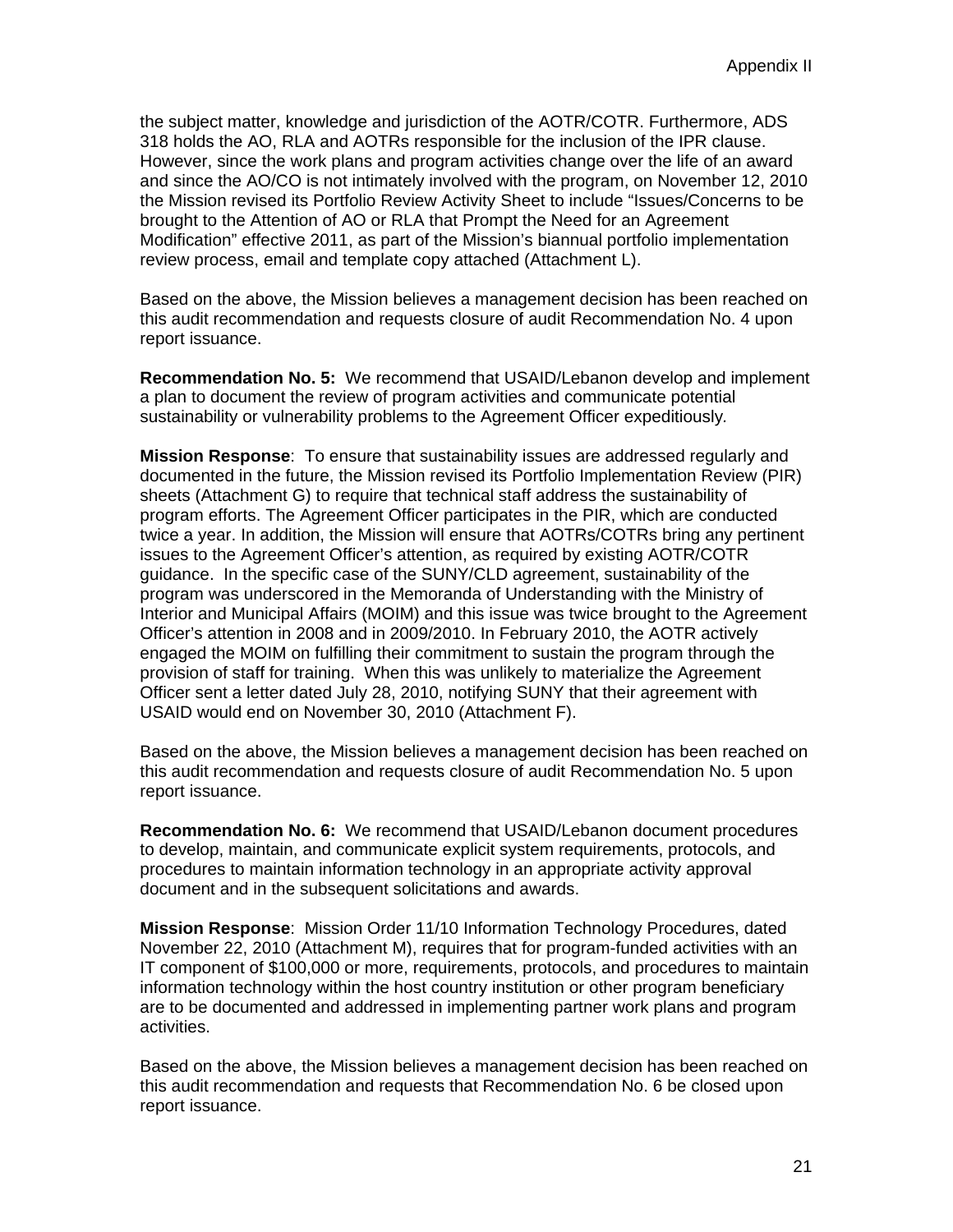**Recommendation No. 7:** We recommend that USAID/Lebanon, in coordination with the Agreement Officer, develop and implement a plan that requires capitalization of programs with information technology components during the asset's development phase.

**Mission Response**: Mission Order 11/10 Information Technology Procedures, dated November 22, 2010 (Attachment M), requires that for program-funded activities with an IT component of \$100,000 or more, COTR/AOTRs are to ensure that the Implementing Partners properly track IT system asset values, including software programs that are designed and built by Implementation Partners. In coordination with the Agreement Officer, COTR/AOTRs are to develop and implement a plan that requires financial accounting of information technology components during the asset's development phase.

Based on the above, the Mission believes a management decision has been reached on this audit recommendation and requests closure of audit Recommendation No. 7 upon report issuance.

**Recommendation No. 8***:* We recommend that USAID/Lebanon conduct an audit of locally incurred cost for software programs developed under the Assistance to Sustain Local Democratic Practices in Lebanon program to determine finite values for the programs.

**Mission Response**: On page 12 of the Audit Report No. 6-268-11-00X-P, the audit notes that the CFR requirement for asset valuation applies to nonexpendable property, the auditors believe that it is a best practice for missions with software development projects to provide a valuation so that in the transfer of the asset at the conclusion of the activity, its asset value can be entered in the host government's accounting records. The Mission recognizes the logic of the suggestion as a prudent management practice. In this case, the Ministry of Interior and Municipal Affairs does not follow this accounting practice. The Government of Lebanon does not record the value of nonexpendable property and software, but only records asset quantities. Chapter Five (Article 214 – 218) (Attachment N ) of Ministry of Finance General Accounting Law Number 14969/1963 constitutes the Government of Lebanon accounting policy for both expendable and non-expendable property without distinction that stipulates "material" accounting in public institutions should include records, necessary documents, and transactions without specifically requiring recording the monetary value of the "material". A sample inventory list of Ministry of Interior and Municipal Affairs is attached (Attachment O) that provides the "material" description and quantity with no assigned monetary value. In June 1996, Decree number 8620/1996 was issued by the Council of Ministers detailing procedures on how to implement Article 218 of General Accounting Law Number 14969/1963 subject to further implementing regulations to be issued by the Minister of Finance. In this decree the Council of Ministers detailed an accounting policy that would require asset valuation to become effective once implementing regulations are issued by the Minister of Finance that has not yet occurred. Article 4 of decree no. 8620/1996 stated that the Minister of Finance should categorize and assign serial numbers for expendable and non-expandable materials to be adopted by public administrations. To date the Minister of Finance did not issue this order. Moreover, Article 16 states that the each "material" should have an individual record with a serial number as specified in the Minister of Finance decision, showing the date, the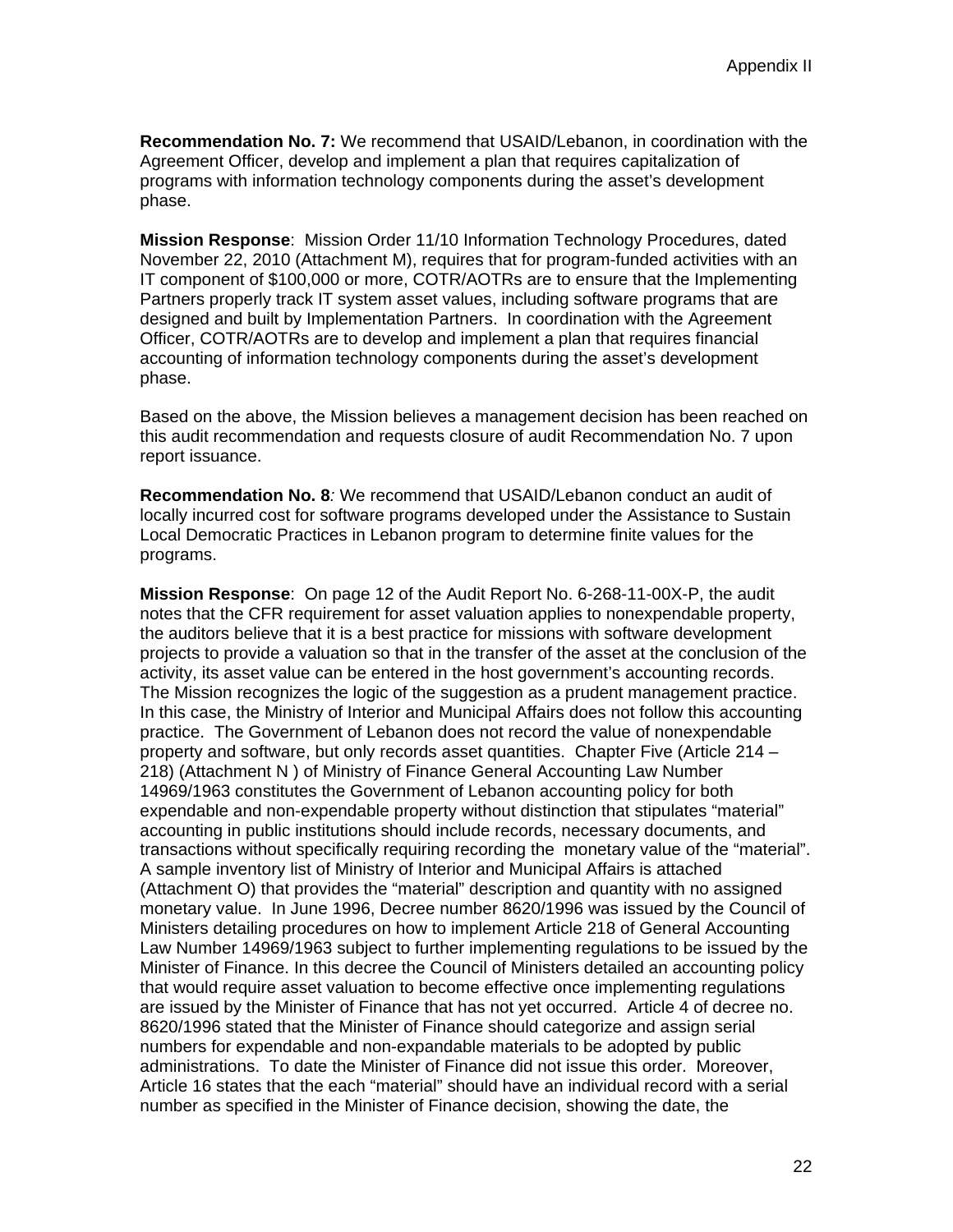transaction, quantity and value of the material. To date the Minister of Finance did not issue this decision.

Under USAID program, Assistance to Sustain Local Democratic Practices in Lebanon, SUNY/CLD developed a Municipal Inventory and Asset System to manage the business, accounting and reporting processes in municipalities in accordance with the law requirements. This inventory list could be updated easily once the Government of Lebanon issues the decision related to the "material" serial numbering and classification.

As elaborated earlier, an audit of locally incurred costs for the software development would not achieve the intended result as the host government would not record this asset value in their financial accounts.

Based on the above, the Mission believes a management decision has been reached and requests that Audit Recommendation No. 8 be closed upon report issuance.

**Recommendation No. 9:** We recommend that USAID/Lebanon develop a schedule for the implementer to submit a complete list of USAID-funded equipment with a program description and assigned values to the Mission.

**Mission Response:** On September 14, 2010, the implementer provided the Mission with a list of USAID-funded equipment with a program description and assigned values (Attachment H).

Based on the above, the Mission believes a management decision has been reached on this audit recommendation and requests closure of audit Recommendation No. 9 upon report issuance.

**Recommendation No. 10:** We recommend that USAID/Lebanon develop and implement a procedure to perform end-use checks as part of its routine site visits and retain documentation of the equipment reviewed.

**Mission Response:** In accordance with the CTO Handbook, the AOTR/COTR designation letter, ADS 324 and 22 CFR 226.34, it is the responsibility of all AOTRs/COTRs to review inventory (including a physical inventory every 2 years), conduct random spot checks, complete an end-use check on goods and approve the disposition schedule (that contains values, location, condition and proposed recipient) of such commodities at the end of the agreement. The Mission re-enforced this policy by incorporating guidance on end-use checks into the PIR process disseminated to technical officers by the Mission Director (Attachment G). Prior to the completion date of SUNY CLD, currently planned for November 30, 2010, a complete listing of such properties with values and confirmation of their existence and use will be done as part of the standard close out process (see close out plan attached- Attachment I).

Based on the above, the Mission believes a management decision has been reached on this audit recommendation and requests closure of audit Recommendation No. 10 upon report issuance.

#### **Attachments:**

Attachment A: Monitoring and Evaluation (M&E) Task Order RAN-I-07-09-00019-00 Attachment B: Mission Director "Filing Guidance email" dated May 14, 2010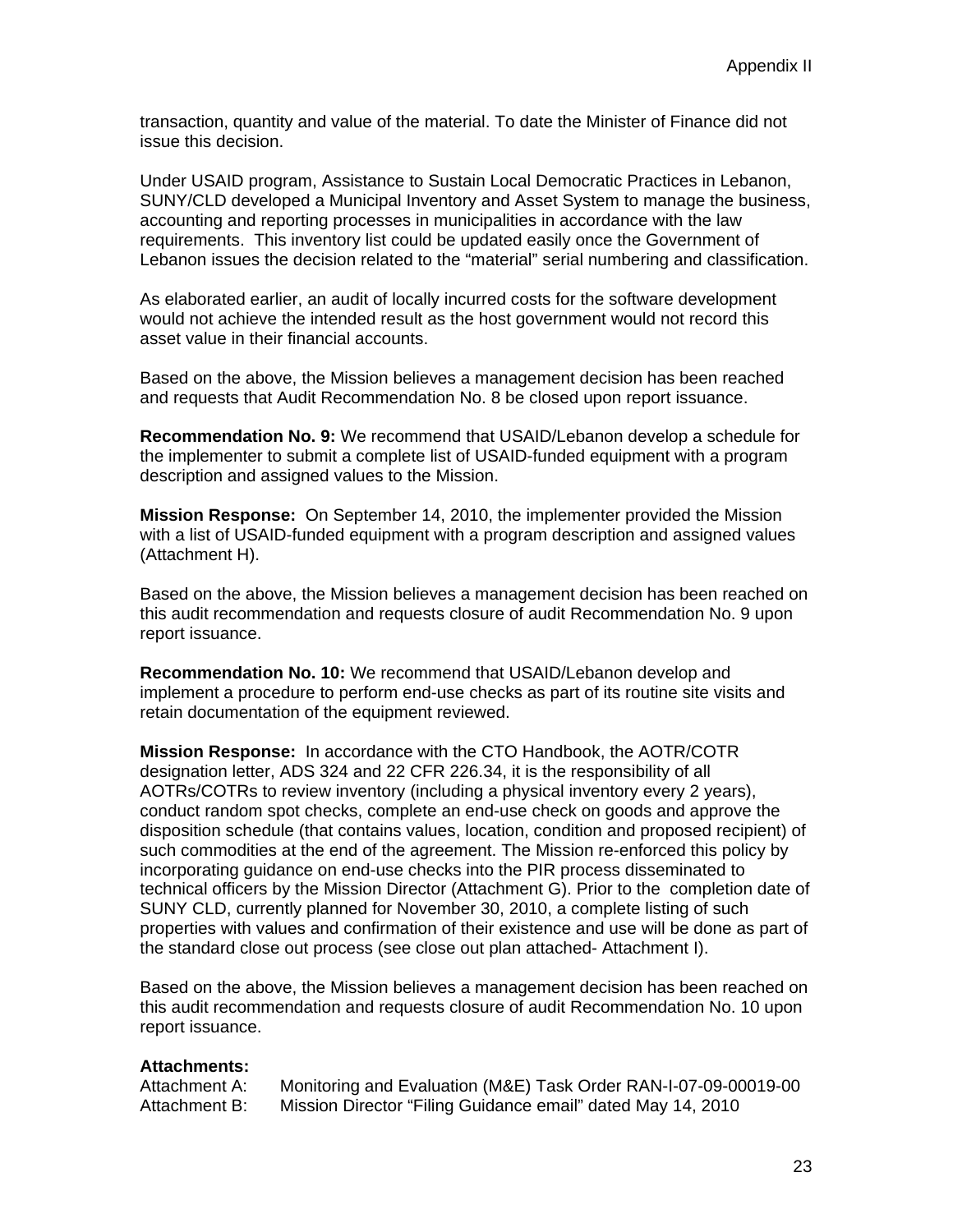| Attachment C:<br>Attachment D:<br>Attachment E:<br>Attachment F: | Mission Director "Checklist-Filing Handover" dated May 14, 2010<br>Electronic and hard copy filing instructions to staff and ISC<br>Checklist handing over TAG and SUNY/CLD files to current AOTR<br>Agreement Officer letter to SUNY/CLD dated July 28, 2010 |
|------------------------------------------------------------------|---------------------------------------------------------------------------------------------------------------------------------------------------------------------------------------------------------------------------------------------------------------|
| Attachment G:                                                    | <b>PIR Template</b>                                                                                                                                                                                                                                           |
| Attachment H:                                                    | Program description and assigned values for SUNY equipment                                                                                                                                                                                                    |
| Attachment I:                                                    | Close out plan for SUNY/CLD                                                                                                                                                                                                                                   |
| Attachment J:                                                    | Mission Order 11/09 Communicating and Implementing Results of<br>Assessments, Audits, and Reviews with Implementing Partners and<br><b>Host Government Entities</b>                                                                                           |
| Attachment K:                                                    | Mission Order 11/08 Oversight and Data Verification                                                                                                                                                                                                           |
| Attachment L:                                                    | Portfolio Implementation Review Email and Template (Revised 2011)<br>dated Nov. 12, 2010                                                                                                                                                                      |
| Attachment M:                                                    | Mission Order 11/10 Information Technology Procedures                                                                                                                                                                                                         |
| Attachment N:                                                    | Chapter Five (Article 214 - 218) of Ministry of Finance General<br>Accounting Law Number 14969/1963                                                                                                                                                           |
| Attachment O:                                                    | Inventory list of MOIM                                                                                                                                                                                                                                        |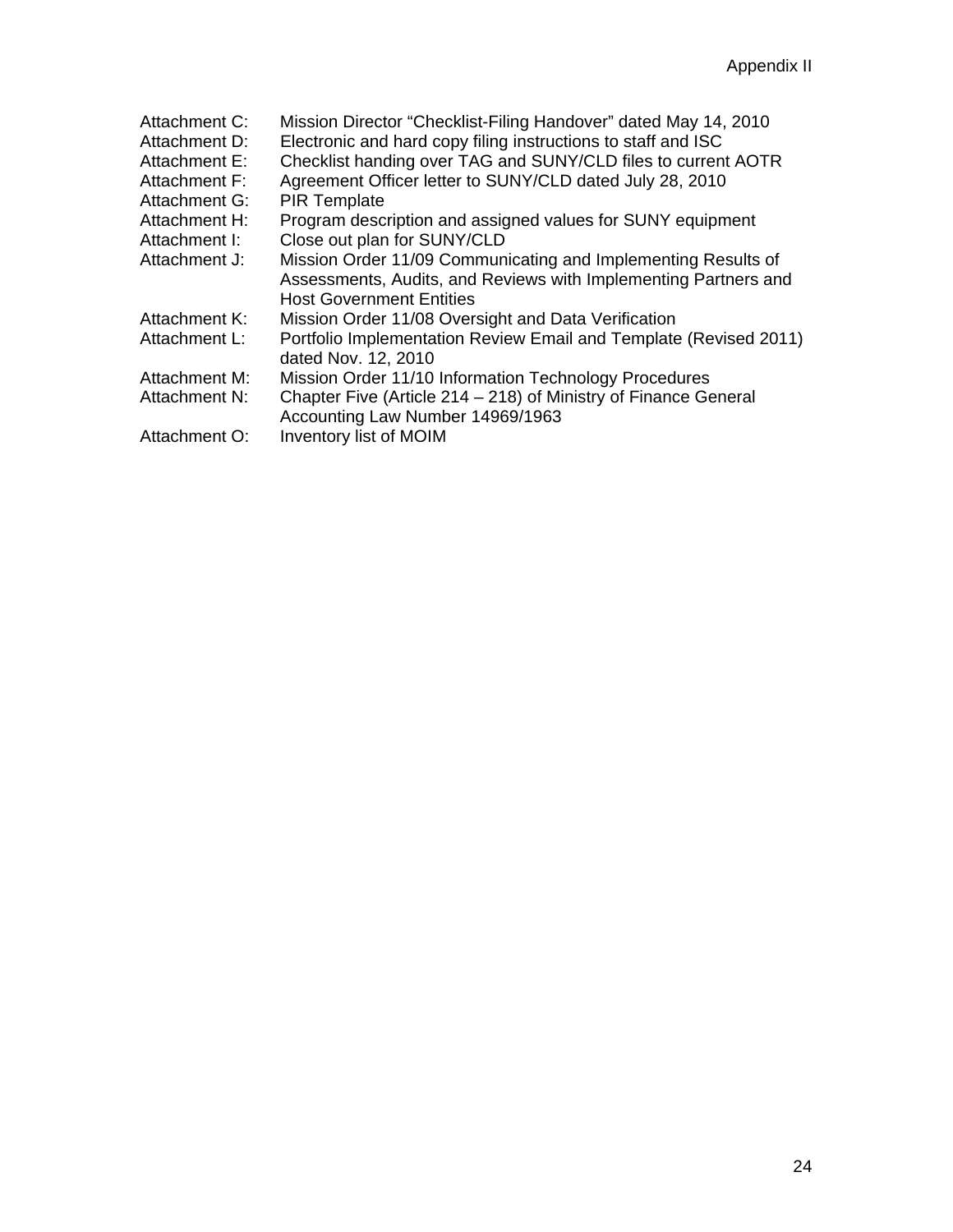| <b>Summary of Agreement Modifications</b> |  |
|-------------------------------------------|--|
|-------------------------------------------|--|

| <b>Modification</b><br>No. | <b>Effective</b><br><b>Date</b> | <b>Description of Modification</b>                                                                                                                                                                                                                                                                                                                                                                                                                                                                                                                                | <b>Funding</b><br>Increase (\$) |
|----------------------------|---------------------------------|-------------------------------------------------------------------------------------------------------------------------------------------------------------------------------------------------------------------------------------------------------------------------------------------------------------------------------------------------------------------------------------------------------------------------------------------------------------------------------------------------------------------------------------------------------------------|---------------------------------|
| Cooperative                |                                 |                                                                                                                                                                                                                                                                                                                                                                                                                                                                                                                                                                   |                                 |
| Agreement                  | 11/30/2004                      | Award to the State University of New York (SUNY)                                                                                                                                                                                                                                                                                                                                                                                                                                                                                                                  | 17,665,655                      |
| 1                          | 5/17/2005                       | Provide incremental funding of \$4,000,000                                                                                                                                                                                                                                                                                                                                                                                                                                                                                                                        |                                 |
| $\overline{2}$             | 4/2/2006                        | Provide incremental funding of \$3,000,000                                                                                                                                                                                                                                                                                                                                                                                                                                                                                                                        |                                 |
| 3                          | 7/12/2006                       | Provide incremental funding of \$4,000,000                                                                                                                                                                                                                                                                                                                                                                                                                                                                                                                        |                                 |
| 4                          | 8/31/2006                       | Provide incremental funding of \$2,000,000                                                                                                                                                                                                                                                                                                                                                                                                                                                                                                                        |                                 |
| 5                          | 3/8/2007                        | Revise language under section 4.2, Project<br><b>Beneficiaries</b>                                                                                                                                                                                                                                                                                                                                                                                                                                                                                                |                                 |
| 6                          | 5/10/2007                       | Provide incremental funding of \$1,308,252                                                                                                                                                                                                                                                                                                                                                                                                                                                                                                                        |                                 |
| $\overline{7}$             | 9/10/2007                       | (1) Extend the completion date of this Agreement from<br>11/29/2007 through to 11/30/2008,<br>(2) Add funding of \$1,819,788,<br>(3) Realign the program budget, and<br>(4) Add the Provision entitled "Marking" under USAID-<br><b>Funded Assistance Instruments.</b><br>(1) Extend the completion date of the agreement from<br>11/30/2008 through to 11/30/2011,<br>(2) Add funding of \$9,262,543,<br>(3) Revise the budget,<br>(4) Increase the cost-sharing amount from \$5,550,229<br>to \$8,751,116, and<br>(5) Revise the program description to add the | 1,819,788                       |
| 8                          | 10/29/2008                      | additional activities.                                                                                                                                                                                                                                                                                                                                                                                                                                                                                                                                            | 9,262,543                       |
| 9                          | 12/16/2009                      | (1) Add provision entitled "Participant Training"                                                                                                                                                                                                                                                                                                                                                                                                                                                                                                                 |                                 |
| 10                         | 1/13/2010                       | Increase obligated amount by \$600,000                                                                                                                                                                                                                                                                                                                                                                                                                                                                                                                            |                                 |
| 11                         | 2/11/2010                       | (1) Increase obligated amount by \$2,771,852, and<br>(2) Add the Letter of Credit Number HHS-45A6P.                                                                                                                                                                                                                                                                                                                                                                                                                                                               |                                 |
|                            |                                 | <b>Total Funding for Cooperative Agreement</b><br>#268-A-00-04-00232-00                                                                                                                                                                                                                                                                                                                                                                                                                                                                                           | 28,747,986                      |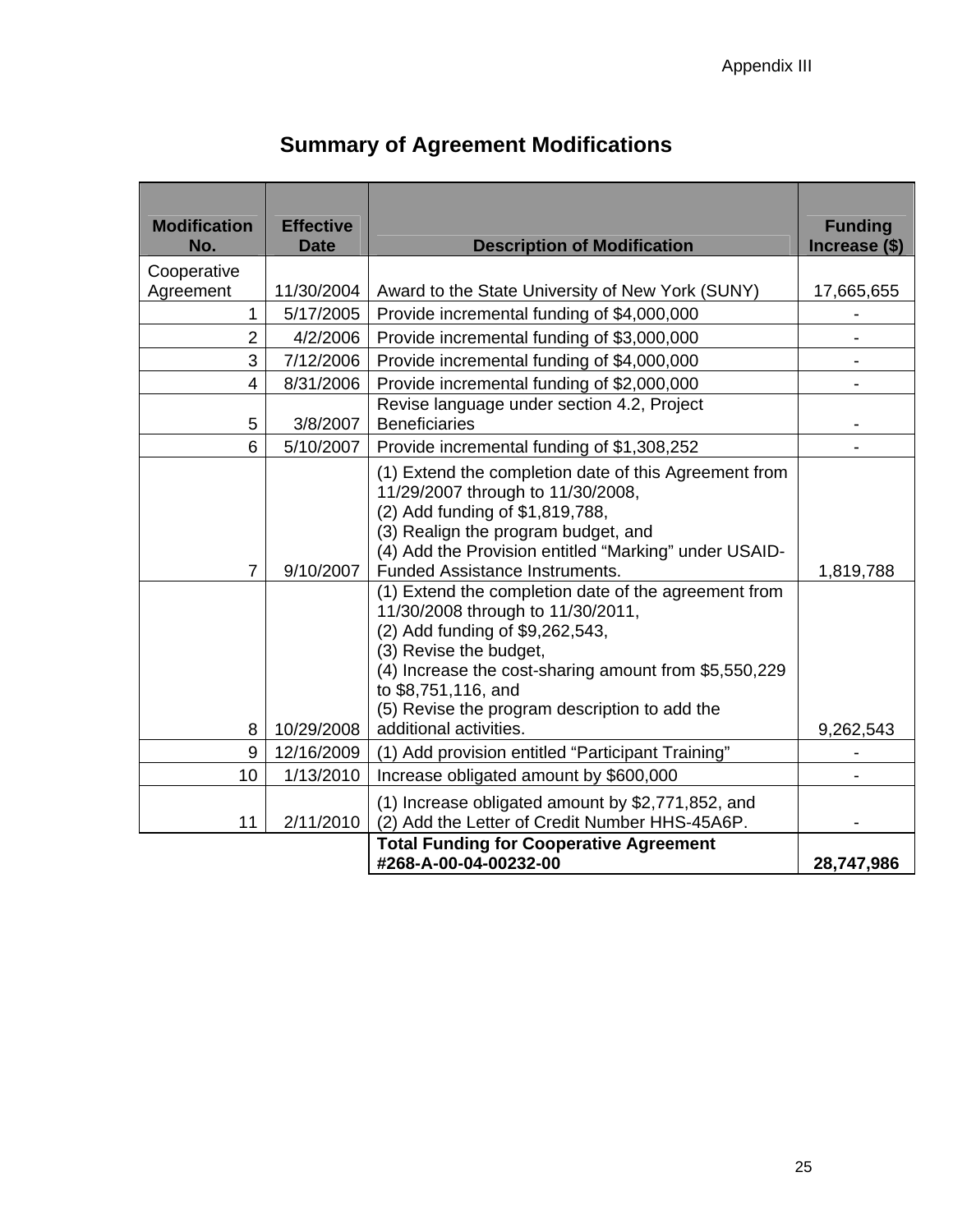<span id="page-28-0"></span>

| Software Systems Developed Under the Assistance to Sustain |  |
|------------------------------------------------------------|--|
| Local Democratic Practices in Lebanon Program              |  |

|                              |                                                                         |                         | <b>Development Date</b> | <b>Estimated</b><br><b>Time to</b> |
|------------------------------|-------------------------------------------------------------------------|-------------------------|-------------------------|------------------------------------|
| <b>System</b><br><b>Code</b> |                                                                         | <b>Start</b>            | <b>End</b>              | <b>Develop</b><br><b>System</b>    |
| <b>MRS</b>                   | <b>Software System</b><br>Municipal Revenue System                      |                         | Prior to 2005           | 18 months                          |
| <b>MBSS</b>                  | Municipal Budget System for Small Municipalities - Decree<br>5598/82    |                         | Prior to 2005           | 9 months                           |
| <b>MBSL</b>                  | Municipal Budget System for Large Municipalities                        |                         | Prior to 2005           | 12 months                          |
| <b>PPMS</b>                  | Personnel and Payroll Management System                                 |                         | Prior to 2005           | 18 months                          |
| <b>MDTS</b>                  | <b>Municipal Document Tracking System</b>                               |                         | Prior to 2005           | 6 months                           |
| <b>IMDTS</b>                 | <b>Internet Municipal Document Tracking System</b>                      |                         | Prior to 2005           | 3 months                           |
| <b>MGIS</b>                  | Municipal Geographic Information System                                 |                         | Prior to 2005           | 12 months                          |
| <b>GDTS</b>                  | Government Document Tracking System                                     |                         | Prior to 2005           | 9 months                           |
| <b>MIFS</b>                  | Municipal Information Form System                                       |                         | Prior to 2005           | 2 month                            |
| <b>MMD</b>                   | Municipal Member Database                                               | Prior to 2005           |                         | 4 months                           |
| <b>MAS</b>                   | <b>Municipal Accounting System</b>                                      | <b>Jun-05</b><br>May-06 |                         | 12 months                          |
| <b>MIAS</b>                  | Municipal Inventory and Asset System                                    | <b>Jun-06</b>           | Mar-07                  | 10 months                          |
| <b>IMRS</b>                  | Internet Municipal Revenue System                                       | <b>Jul-07</b>           | Nov-07                  | 5 months                           |
| <b>MGISTS</b>                | Municipal Geographic Information System for Touch Screen                | Dec-07                  | Jan-08                  | 2 months                           |
| <b>HBS</b>                   | Health Benefit System - Medical Reimbursement (with<br>Internet access) | Mar-07                  | May-08                  | 15 months                          |
| <b>HBS</b>                   | Health Benefit System - Hospital Billing                                | Mar-09                  | Sep-09                  | 7 months                           |
| <b>PIC</b>                   | <b>Parcel Information Card</b>                                          | Sep-05                  | Feb-06                  | 6 months                           |
| <b>UFS</b>                   | Union Financial System - General Accounting Law                         | $Dec-05$                | Nov-06                  | 12 months                          |
| <b>UFSS</b>                  | Union Financial System - Decree 5598/82                                 | Oct-06                  | Jan-07                  | 4 months                           |
| <b>ASF</b>                   | <b>Application Support Form</b>                                         | Sep-09                  | Dec-09                  | 3 months                           |
| <b>IMF</b>                   | Independent Municipal Fund                                              | $Jan-10$                | Apr-10                  | 4 months                           |
| <b>MFPAS</b>                 | Municipal Financial Post Audit System                                   | Oct 06                  | Dec 07                  | 15 months                          |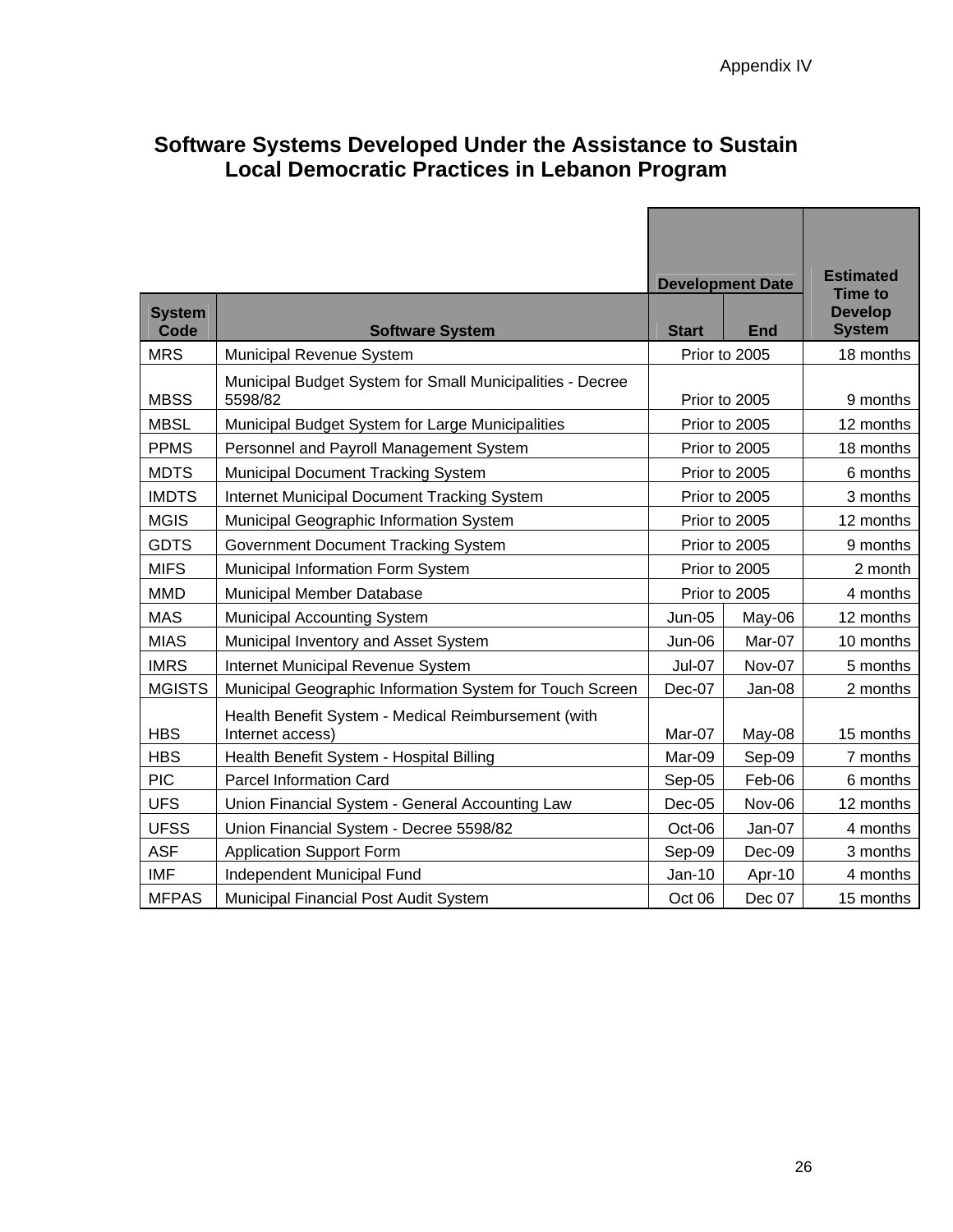### **Government of Lebanon Divisions Where Software Systems Were Installed**

<span id="page-29-0"></span>

|                       |                                             | <b>Government of Lebanon Divisions</b> |                                   |                                                                    |                     |                                                |                                     |
|-----------------------|---------------------------------------------|----------------------------------------|-----------------------------------|--------------------------------------------------------------------|---------------------|------------------------------------------------|-------------------------------------|
| <b>System</b><br>Code | Name of<br><b>Software</b><br><b>System</b> | <b>Municipalities</b>                  | <b>Municipal</b><br><b>Unions</b> | <b>Ministry of</b><br><b>Interior and</b><br><b>Municipalities</b> | <b>Governorates</b> | <b>Administrative</b><br><b>District Units</b> | <b>Court</b><br>of<br><b>Audits</b> |
|                       | Municipal                                   |                                        |                                   |                                                                    |                     |                                                |                                     |
|                       | Revenue                                     |                                        |                                   |                                                                    |                     |                                                |                                     |
| <b>MRS</b>            | System                                      | 766                                    |                                   |                                                                    |                     |                                                |                                     |
|                       | Municipal<br><b>Budget System</b>           |                                        |                                   |                                                                    |                     |                                                |                                     |
|                       | for Small                                   |                                        |                                   |                                                                    |                     |                                                |                                     |
|                       | Municipalities -                            |                                        |                                   |                                                                    |                     |                                                |                                     |
|                       | Decree                                      |                                        |                                   |                                                                    |                     |                                                |                                     |
| <b>MBSS</b>           | 5598/82                                     | 731                                    |                                   |                                                                    |                     |                                                |                                     |
|                       | Municipal                                   |                                        |                                   |                                                                    |                     |                                                |                                     |
|                       | <b>Budget System</b>                        |                                        |                                   |                                                                    |                     |                                                |                                     |
|                       | for Large                                   |                                        |                                   |                                                                    |                     |                                                |                                     |
| <b>MBSL</b>           | Municipalities                              | 34                                     |                                   |                                                                    |                     |                                                |                                     |
|                       | Personnel and                               |                                        |                                   |                                                                    |                     |                                                |                                     |
|                       | Payroll                                     |                                        |                                   |                                                                    |                     |                                                |                                     |
|                       | Management                                  |                                        |                                   |                                                                    |                     |                                                |                                     |
| <b>PPMS</b>           | System                                      | 12                                     |                                   |                                                                    |                     |                                                |                                     |
|                       | Municipal                                   |                                        |                                   |                                                                    |                     |                                                |                                     |
|                       | Document                                    |                                        |                                   |                                                                    |                     |                                                |                                     |
|                       | Tracking                                    |                                        |                                   |                                                                    |                     |                                                |                                     |
| <b>MDTS</b>           | System                                      | 36                                     |                                   |                                                                    |                     |                                                |                                     |
|                       | Internet                                    |                                        |                                   |                                                                    |                     |                                                |                                     |
|                       | Municipal                                   |                                        |                                   |                                                                    |                     |                                                |                                     |
|                       | Document<br>Tracking                        |                                        |                                   |                                                                    |                     |                                                |                                     |
| <b>IMDTS</b>          | System                                      | $\overline{7}$                         |                                   |                                                                    |                     |                                                |                                     |
|                       | Municipal                                   |                                        |                                   |                                                                    |                     |                                                |                                     |
|                       | Geographic                                  |                                        |                                   |                                                                    |                     |                                                |                                     |
|                       | Information                                 |                                        |                                   |                                                                    |                     |                                                |                                     |
| <b>MGIS</b>           | System                                      | 21                                     |                                   |                                                                    |                     |                                                |                                     |
|                       | Government                                  |                                        |                                   |                                                                    |                     |                                                |                                     |
|                       | Document                                    |                                        |                                   |                                                                    |                     |                                                |                                     |
|                       | Tracking                                    |                                        |                                   |                                                                    |                     |                                                |                                     |
| <b>GDTS</b>           | System                                      |                                        |                                   | 1                                                                  | $\,$ 5 $\,$         | $\overline{\mathbf{4}}$                        | $\overline{\mathbf{4}}$             |
|                       | Municipal                                   |                                        |                                   |                                                                    |                     |                                                |                                     |
|                       | Information                                 |                                        |                                   |                                                                    |                     |                                                |                                     |
| <b>MIFS</b>           | Form System                                 |                                        |                                   | 1                                                                  |                     |                                                |                                     |
|                       | Municipal                                   |                                        |                                   |                                                                    |                     |                                                |                                     |
|                       | Member                                      |                                        |                                   |                                                                    |                     |                                                |                                     |
| <b>MMD</b>            | Database                                    |                                        |                                   | 1                                                                  |                     |                                                |                                     |
|                       | Municipal                                   |                                        |                                   |                                                                    |                     |                                                |                                     |
|                       | Accounting                                  | 10                                     |                                   |                                                                    |                     |                                                |                                     |
| MAS                   | System                                      |                                        |                                   |                                                                    |                     |                                                |                                     |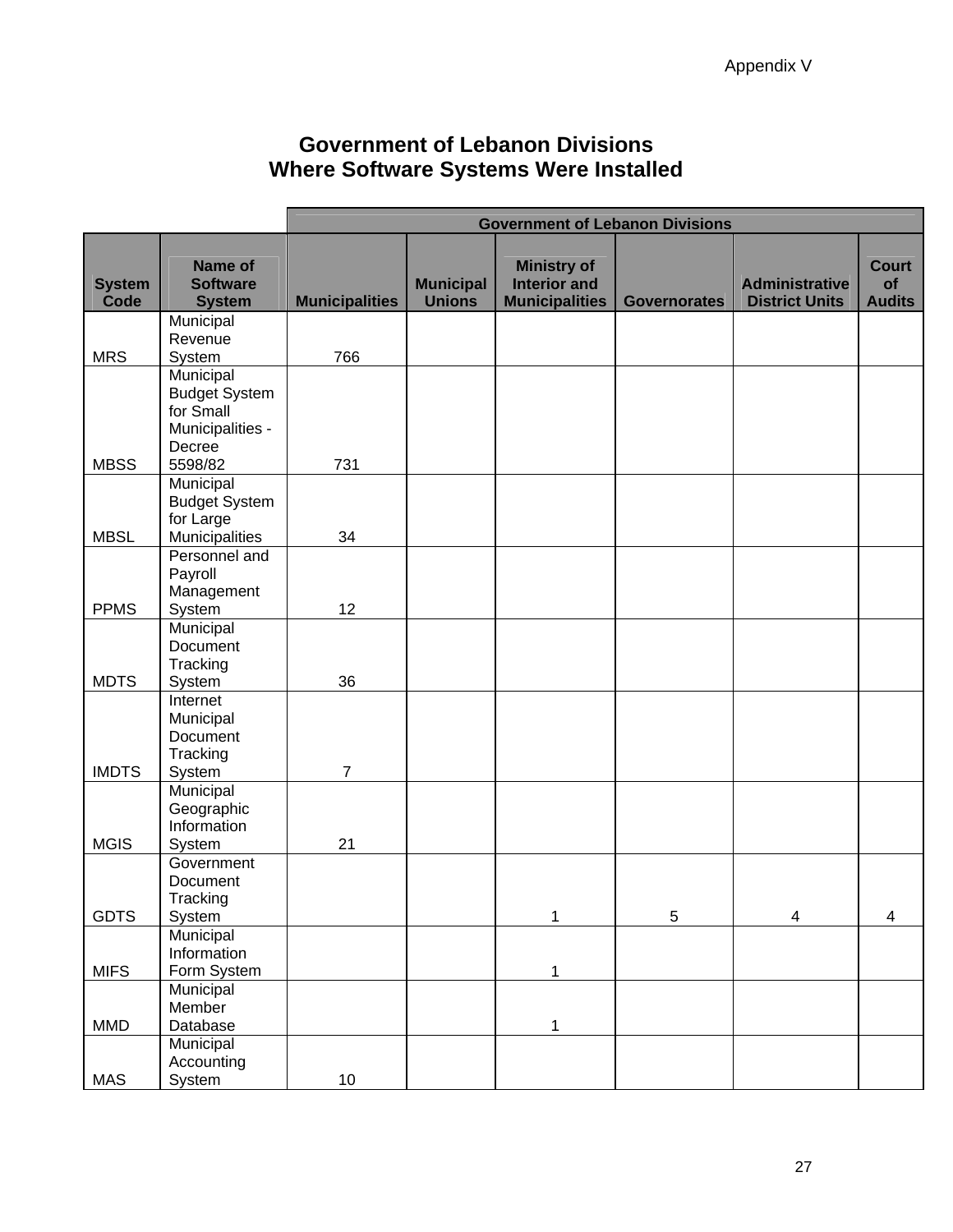|                       |                                             | <b>Government of Lebanon Divisions</b> |                                   |                                                                    |                     |                                                |                                     |
|-----------------------|---------------------------------------------|----------------------------------------|-----------------------------------|--------------------------------------------------------------------|---------------------|------------------------------------------------|-------------------------------------|
| <b>System</b><br>Code | Name of<br><b>Software</b><br><b>System</b> | <b>Municipalities</b>                  | <b>Municipal</b><br><b>Unions</b> | <b>Ministry of</b><br><b>Interior and</b><br><b>Municipalities</b> | <b>Governorates</b> | <b>Administrative</b><br><b>District Units</b> | <b>Court</b><br>of<br><b>Audits</b> |
|                       |                                             |                                        |                                   |                                                                    |                     |                                                |                                     |
|                       | Municipal                                   |                                        |                                   |                                                                    |                     |                                                |                                     |
| <b>MIAS</b>           | Inventory and<br>Asset System               | $\sqrt{3}$                             |                                   |                                                                    |                     |                                                |                                     |
|                       | Internet                                    |                                        |                                   |                                                                    |                     |                                                |                                     |
|                       | Municipal                                   |                                        |                                   |                                                                    |                     |                                                |                                     |
| <b>IMRS</b>           | Revenue                                     | $\boldsymbol{9}$                       |                                   |                                                                    |                     |                                                |                                     |
|                       | System<br>Municipal                         |                                        |                                   |                                                                    |                     |                                                |                                     |
|                       | Geographic                                  |                                        |                                   |                                                                    |                     |                                                |                                     |
|                       | Information                                 |                                        |                                   |                                                                    |                     |                                                |                                     |
| <b>MGISTS</b>         | System for<br><b>Touch Screen</b>           | $\sqrt{3}$                             |                                   |                                                                    |                     |                                                |                                     |
|                       | <b>Health Benefit</b>                       |                                        |                                   |                                                                    |                     |                                                |                                     |
|                       | System -                                    |                                        |                                   |                                                                    |                     |                                                |                                     |
|                       | Medical                                     |                                        |                                   |                                                                    |                     |                                                |                                     |
|                       | Reimbursement                               |                                        |                                   |                                                                    |                     |                                                |                                     |
| <b>HBS</b>            | (with Internet<br>access)                   | $\overline{c}$                         |                                   |                                                                    |                     |                                                |                                     |
|                       | <b>Health Benefit</b>                       |                                        |                                   |                                                                    |                     |                                                |                                     |
|                       | System -                                    |                                        |                                   |                                                                    |                     |                                                |                                     |
| <b>HBS</b>            | <b>Hospital Billing</b>                     | 1                                      |                                   |                                                                    |                     |                                                |                                     |
|                       | Parcel<br>Information                       |                                        |                                   |                                                                    |                     |                                                |                                     |
| <b>PIC</b>            | Card                                        | 6                                      |                                   |                                                                    |                     |                                                |                                     |
|                       | <b>Union Financial</b>                      |                                        |                                   |                                                                    |                     |                                                |                                     |
|                       | System -                                    |                                        |                                   |                                                                    |                     |                                                |                                     |
|                       | General<br>Accounting                       |                                        |                                   |                                                                    |                     |                                                |                                     |
| <b>UFS</b>            | Law                                         |                                        | 6                                 |                                                                    |                     |                                                |                                     |
|                       | <b>Union Financial</b>                      |                                        |                                   |                                                                    |                     |                                                |                                     |
|                       | System -                                    |                                        |                                   |                                                                    |                     |                                                |                                     |
| <b>UFSS</b>           | Decree<br>5598/82                           |                                        | 18                                |                                                                    |                     |                                                |                                     |
|                       | Application                                 |                                        |                                   |                                                                    |                     |                                                |                                     |
| ASF                   | Support Form                                |                                        |                                   | 1                                                                  |                     |                                                |                                     |
|                       | Independent                                 |                                        |                                   |                                                                    |                     |                                                |                                     |
| <b>IMF</b>            | Municipal Fund<br>Municipal                 |                                        |                                   | $\mathbf{1}$                                                       |                     |                                                |                                     |
|                       | <b>Financial Post</b>                       |                                        |                                   |                                                                    |                     |                                                |                                     |
| <b>MFPAS</b>          | Audit System                                |                                        |                                   |                                                                    |                     |                                                | 1                                   |
|                       | <b>Total</b>                                | 1641                                   | 24                                | $5\phantom{.0}$                                                    | ${\bf 5}$           | $\overline{\mathbf{4}}$                        | $5\phantom{.0}$                     |